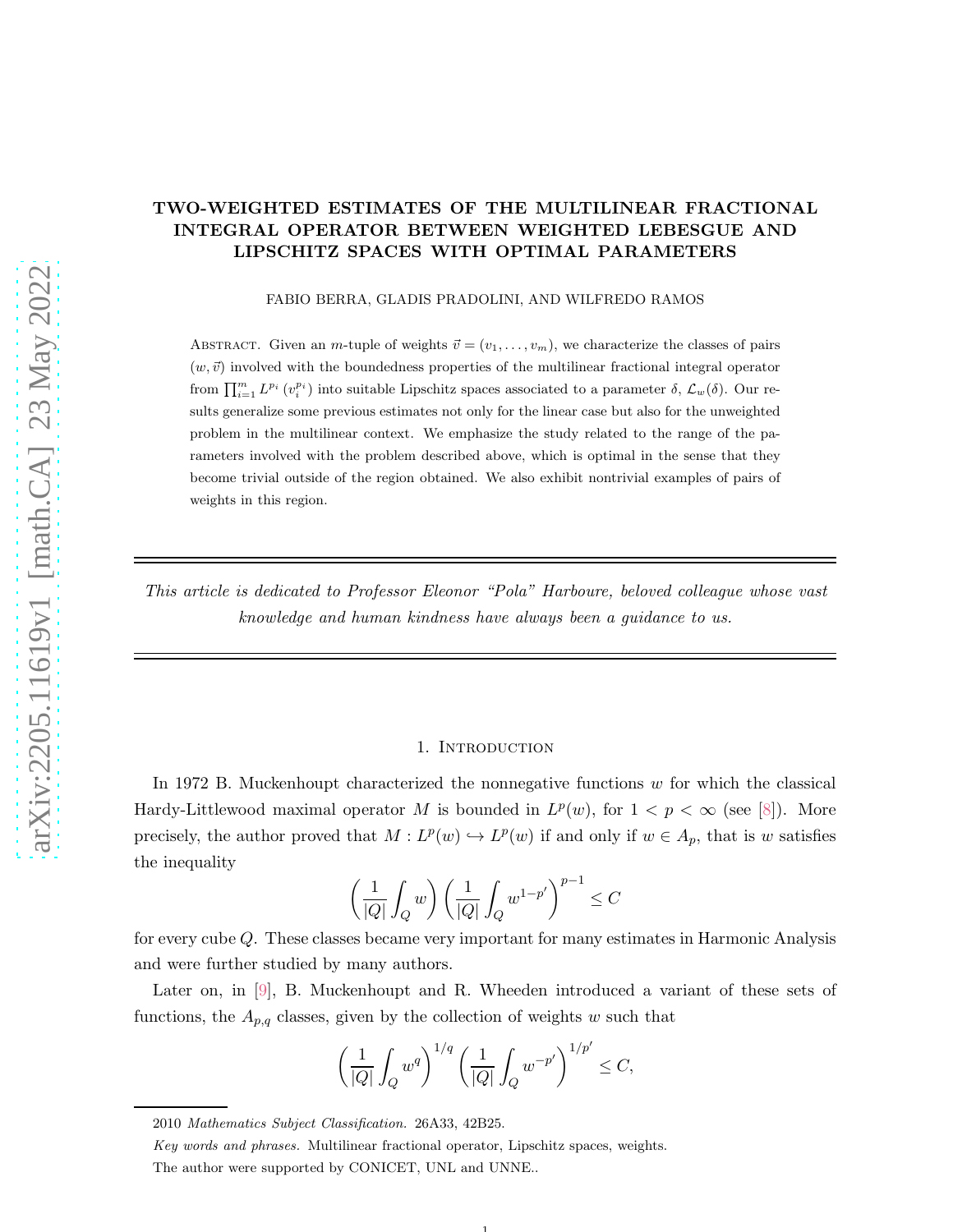for every cube Q, where  $1 < p, q < \infty$ . These classes played an important role on the boundedness properties of the fractional maximal operator  $M_{\gamma}$ ,  $0 < \gamma < n$  and the fractional integral operator  $I_{\gamma}$  given by the expression

$$
I_{\gamma}f(x) = \int_{\mathbb{R}^n} \frac{f(y)}{|x - y|^{n - \gamma}} dy,
$$

whenever the integral is finite. It was proved in [\[9\]](#page-18-1) that if  $1 < p < n/\gamma$  and  $1/q = 1/p - \gamma/n$ , then this operator maps  $L^p(w^p)$  into  $L^q(w^q)$  if and only if  $w \in A_{p,q}$ . For the endpoint case  $p = n/\gamma$  it was also shown that the operator  $I_{\gamma}$  maps  $L^{n/\gamma}(w^{n/\gamma})$  into a weighted version of the bounded mean oscillation spaces BMO if and only if  $w^{-n/(n-\gamma)} \in A_1$ . Although the  $A_{p,q}$ classes above are a variant of  $A_p$ , they are intimately related with them. It is well-known that  $w \in A_{p,q}$  is equivalent either to  $w^q \in A_{1+q/p'}$  or  $w^{-p'} \in A_{1+p'/q}$ , (see [\[9\]](#page-18-1)).

Later on, in [\[12\]](#page-18-2) the author proved that for  $n/\gamma \leq p \leq n/(\gamma - 1)^{+}$  and  $\delta = \gamma - n/p$  the operator  $I_{\gamma}$  maps  $L^p(w^p)$  into suitable weighted Lipschitz spaces related to the parameter  $\delta$ . These spaces are a generalization of those introduced in [\[9\]](#page-18-1) which correspond to  $\delta = 0$ . A twoweighted problem it was also studied, giving the optimal parameters for which the associated classes of weights are nontrivial.

In [\[5\]](#page-18-3) E. Harboure, O. Salinas and B. Viviani introduced a newfangle class of weighted Lipschitz spaces wider than those considered in [\[12\]](#page-18-2). Concretely, they defined the class  $\mathcal{L}_w(\delta)$ as the collection of locally integrable functions  $f$  such that

<span id="page-1-0"></span>(1.1) 
$$
\sup_{B \subset \mathbb{R}^n} \frac{1}{w^{-1}(B)|B|^{\delta/n}} \int_B |f(x) - f_B| dx < \infty.
$$

They characterized the weights involved with the continuity properties of  $I_{\gamma}$  acting between  $L^p(w)$  into  $\mathcal{L}_w(\delta)$  for  $1 < p < n/(\gamma - 1)^+$  and  $\delta = \gamma - n/p$ . The class of weights turned out wider than the corresponding class considered in [\[12\]](#page-18-2), being the same under certain additional assumptions on the weight. Inspired in that work, a two-weighted problem was also studied in  $[11]$ .

Given  $m \in \mathbb{N}$  and  $0 < \gamma < mn$  the multilinear fractional integral operator of order m,  $I_{\gamma,m}$ , is defined as follows

$$
I_{\gamma,m}\vec{f}(x) = \int_{(\mathbb{R}^n)^m} \frac{\prod_{i=1}^m f_i(y_i)}{(\sum_{i=1}^m |x - y_i|)^{mn-\gamma}} d\vec{y},
$$

where  $\vec{f} = (f_1, f_2, \dots, f_m)$  and  $\vec{y} = (y_1, y_2, \dots, y_m)$ , provided the integral is finite.

The continuity properties of  $I_{\gamma,m}$  were studied for several authors. For example, it was shown in [\[7\]](#page-18-5) that if  $0 < \gamma < mn$  then  $I_{\gamma,m} : \prod_{i=1}^m L^{p_i} \hookrightarrow L^q$ , where  $1/p = \sum_{i=1}^m 1/p_i$  and  $1/q = 1/p - \gamma/n$ . The author also considered weighted versions of these estimates, generalizing the results of  $[9]$  to the multilinear context. On the other hand, in  $[1]$  unweighted estimates of  $I_{\gamma,m}$  between  $\prod_{i=1}^m L^{p_i}$  and Lipschitz- $\delta$  spaces were given, with  $0 \leq \delta < 1$  and  $\delta = \gamma - n/p$ . For other type of estimates involving multilinear version of the fractional integral operator see also [\[3\]](#page-18-7), [\[4\]](#page-18-8), [\[6\]](#page-18-9) and [\[13\]](#page-18-10).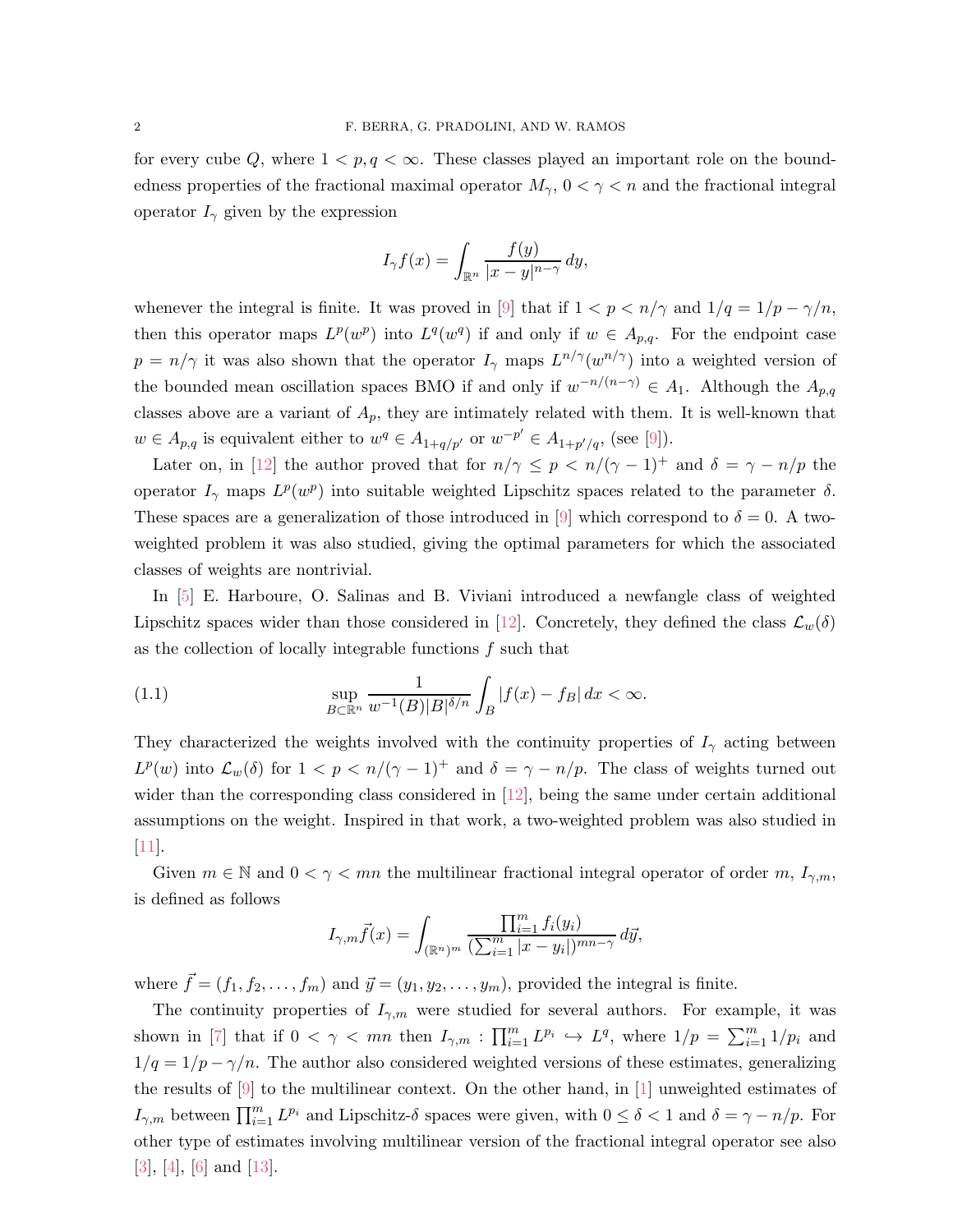Recently in [\[2\]](#page-18-11) we studied the boundedness of  $I_{\gamma,m}$  between  $\prod_{i=1}^m L^{p_i}(v_i^{p_i})$  into the space  $\mathbb{L}_w(\delta)$  defined by the collection of locally integrable functions f such that

(1.2) 
$$
\sup_{B \subset \mathbb{R}^n} \frac{\|w\mathcal{X}_B\|_{\infty}}{|B|^{1+\delta/n}} \int_B |f(x) - f_B| dx < \infty,
$$

characterizing the weights involved as those satisfying the condition  $\mathbb{H}_m(\vec{p}, \gamma, \delta)$  given by

<span id="page-2-0"></span>(1.3) 
$$
\frac{\|w\mathcal{X}_B\|_{\infty}}{|B|^{(\delta-1)/n}} \prod_{i=1}^m \left( \int_{\mathbb{R}^n} \frac{v_i^{-p_i'}(y)}{(|B|^{1/n} + |x_B - y|)^{(n-\gamma_i+1/m)p_i'}} dy \right)^{1/p_i'} \leq C.
$$

The purpose of this article is to study the boundedness of the operator  $I_{\gamma,m}$  between a product of weighted Lebesgue spaces into the Lipschitz space  $\mathcal{L}_w(\delta)$  defined in [\(1.1\)](#page-1-0). Our result generalizes the linear case when  $p > n/\gamma$ . We do not only consider related weights, which is an adequate extension of the one-weight estimates in the linear case proved in [\[5\]](#page-18-3), but also with independent weights exhibiting an extension of the corresponding problem given in [\[11\]](#page-18-4) for  $m = 1$ . We characterize the classes of weights for which the problem described above holds. We also show the optimal range of the parameters involved. The optimality is understood in the sense that the parameters describe certain region in which we can find concrete examples of weights belonging to the class, becoming trivial outside of it. The results obtained in this paper not only extend the results in [\[5\]](#page-18-3) and [\[11\]](#page-18-4) but also they generalize the unweighted multilinear results proved in [\[1\]](#page-18-6) .

We shall now introduce the classes of weights and the notation required in order to state our main results.

Along the manuscript the multilinear parameter will be denoted by  $m \in \mathbb{N}$ . Let  $0 < \gamma < mn$ ,  $\delta \in \mathbb{R}$  and  $\vec{p} = (p_1, p_2, \dots, p_m)$  be an m-tuple of exponents where  $1 \leq p_i \leq \infty$  for  $1 \leq i \leq m$ . We define p such that  $1/p = \sum_{i=1}^{m} 1/p_i$ .

We shall be dealing with a wider class of multilinear weights than those satisfying  $(1.3)$  (see [\[2\]](#page-18-11)) and defined as follows. Given the weights  $w, v_1, \ldots, v_m$ , if  $\vec{v} = (v_1, v_2, \ldots, v_m)$  we say that a pair  $(w, \vec{v})$  belongs to the class  $\mathcal{H}_m(\vec{p}, \gamma, \delta)$  if there exists a positive constant C such that the inequality

(1.4) 
$$
\frac{|B|^{1+(1-\delta)/n}}{w^{-1}(B)} \prod_{i=1}^m \left( \int_{\mathbb{R}^n} \frac{v_i^{-p_i'}(y)}{(|B|^{1/n} + |x_B - y|)^{(n-\gamma_i+1/m)p_i'}} dy \right)^{1/p_i'} \leq C
$$

holds for every ball  $B = B(x_B, R)$ , where  $x_B$  denotes the center of B and  $\sum_{i=1}^{m} \gamma_i = \gamma$ , with  $0 < \gamma_i < n$  for every *i*. The integral above is understood as usual when  $p_i = 1$ , (see § [2](#page-4-0) for further details).

When  $m = 1$  the class given above was first introduced in [\[11\]](#page-18-4) (for  $w = v$  see also [\[10\]](#page-18-12) for the case  $\delta = 0$  and [\[5\]](#page-18-3) for the one-weight case). In that paper the author showed nontrivial weights when  $\delta \leq \min\{1, \gamma - n/p\}$ . A similar restriction, as we shall prove, appears in the multilinear context.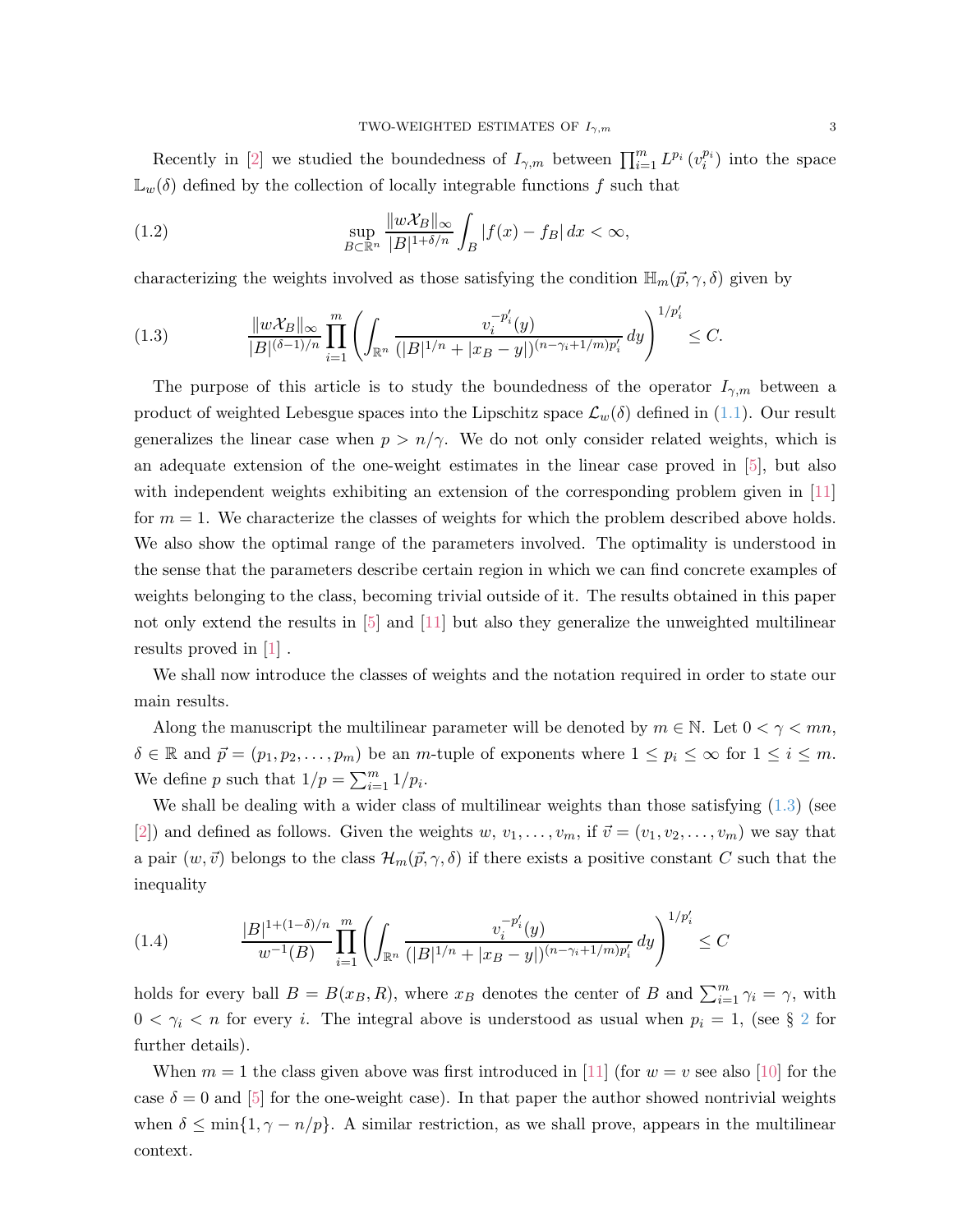<span id="page-3-0"></span>*Remark* 1. It is easy to check that  $\mathbb{H}_m(p, \gamma, \delta) \subset \mathcal{H}_m(p, \gamma, \delta)$  and, if  $w^{-1} \in A_1$ , both classes coincide. The same statement is true for the classes  $\mathbb{L}_w(\delta)$  and  $\mathcal{L}_w(\delta)$ .

We are now in a position to state our main results.

<span id="page-3-1"></span>**Theorem 1.1.** Let  $0 < \gamma < mn$ ,  $\delta \in \mathbb{R}$ , and  $\vec{p}$  a vector of exponents that verifies  $p > n/\gamma$ . Let  $(w, \vec{v})$  *a pair such that*  $v_i^{-p_i'} \in \text{RH}_m$ , for  $i \in \mathcal{I}_2 = \{1 \leq i \leq m : 1 < p_i \leq \infty\}$ . Then the following *statements are equivalent:*

- <span id="page-3-3"></span><span id="page-3-2"></span>(1) *The operator*  $I_{\gamma,m}$  *is bounded from*  $\prod_{i=1}^{m} L^{p_i}(v_i^{p_i})$  *to*  $\mathcal{L}_w(\delta)$ ;
- (2) *The pair*  $(w, \vec{v})$  *belongs to*  $\mathcal{H}_m(\vec{p}, \gamma, \delta)$ *.*

Observe that a reverse Hölder condition for the weights  $v_i$  is required for our theorem to hold. Although this seems to be a restriction, it does trivially hold when we consider  $m = 1$ , as expected. A condition of this type was also required for the class  $\mathbb{H}_m(p, \gamma, \delta)$  in [\[2\]](#page-18-11).

We also notice that whilst there is no restriction on  $\delta$  in the previous theorem, they arise as a consequence of the nature of the corresponding weights. The following theorem establishes the range of parameters involved in the class  $\mathcal{H}_m(\vec{p}, \gamma, \delta)$  where the weights are trivial, that is,  $v_i = \infty$  a.e. for some i or  $w = 0$  a.e.

<span id="page-3-5"></span><span id="page-3-4"></span>**Theorem 1.2.** Let  $0 < \gamma < mn$ ,  $\delta \in \mathbb{R}$ , and  $\vec{p}$  a vector of exponents. The following statements *hold:*

- <span id="page-3-6"></span>(a) *If*  $\delta > 1$  *or*  $\delta > \gamma - n/p$  *then condition*  $\mathcal{H}_m(\vec{p}, \gamma, \delta)$  *is satisfied if and only if*  $v_i = \infty$  *a.e. for some*  $1 \leq i \leq m$ *.*
- (b) *The same conclusion holds if*  $\delta = \gamma n/p = 1$ *.*

In § [5](#page-12-0) we shall exhibit non trivial examples of pairs  $(w, \vec{v})$ , for which the class  $\mathcal{H}_m(\vec{p}, \gamma, \delta)$  is non empty, depicting the corresponding regions described by the parameters. By Remark [1](#page-3-0) we have that these region include the corresponding ones given in [\[2\]](#page-18-11).

Regarding the case when  $w = \prod_{i=1}^{m} v_i$ , which generalizes the one-weighted problem when  $m = 1$ , we have proved in [\[2\]](#page-18-11) that condition  $\mathbb{H}_m(p, \gamma, \delta)$  reduces to the multilinear class  $A_{\vec{p}, \infty}$ . This is the natural multilinear extension for the condition  $v^{-p'} \in A_1$  on the linear setting. When  $(w, \vec{v}) \in \mathcal{H}_m(\vec{p}, \gamma, \delta)$  and  $w = \prod_{i=1}^m v_i$  we shall directly say that  $\vec{v} \in \mathcal{H}_m(\vec{p}, \gamma, \delta)$ , that is, there exists a positive constant  $C$  such that the inequality

$$
|B|^{(1-\delta)/n} \prod_{i=1}^m \left( \int_{\mathbb{R}^n} \frac{v_i^{-p_i'}(y)}{(|B|^{1/n} + |x_B-y|)^{(n-\gamma_i+1/m)p_i'}}\,dy \right)^{1/p_i'} \leq \frac{C}{|B|} \int_B \prod_{i=1}^m v_i^{-1}
$$

holds for every ball B, with the obvious changes when  $p_i = 1$  for some i. The following theorem deals with this case of related weights.

<span id="page-3-7"></span>**Theorem 1.3.** Let  $0 < \gamma < mn$ ,  $\delta \in \mathbb{R}$  and  $\vec{p}$  a vector of exponents. If  $\vec{v} \in \mathcal{H}_m(\vec{p}, \gamma, \delta)$  and  $p/(mp-1) > 1$  *then we have that*  $\delta = \gamma - n/p$ *.* 

When  $m = 1$  the theorem above was given in [\[14\]](#page-18-13). As an immediate consequence we have the following result.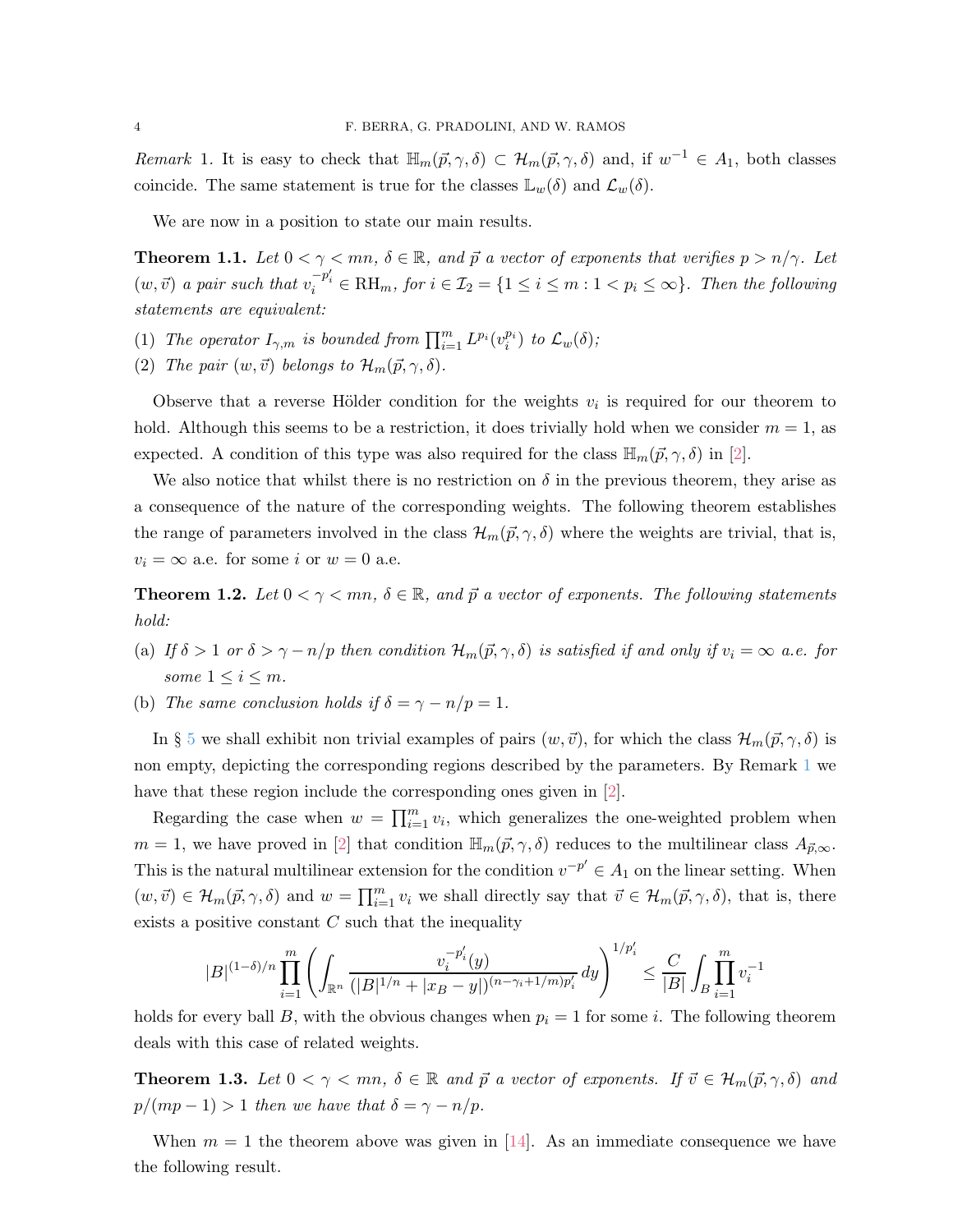**Corollary 1.4.** *Given*  $0 < \gamma < mn$ ,  $\vec{p}$  *a vector of exponents and*  $\delta = \gamma - n/p$ *. If*  $\vec{v} \in H_m(\vec{p}, \gamma, \delta)$ *and*  $\alpha = p/(mp-1) > 1$ *, then we have that*  $\prod_{i=1}^{m} v_i^{-1} \in \text{RH}_{\alpha}$ *.* 

<span id="page-4-0"></span>Notice that, when  $m = 1$ ,  $\alpha = p' > 1$  and the corollary establishes that if  $v \in H_1(p, \gamma, \delta)$  then  $v^{-1} \in \text{RH}_{p'}$ , a property proved in [\[5\]](#page-18-3).

## 2. Preliminaries and definitions

Throughout the paper C will denote an absolute constant that may change in every occurrence. By  $A \leq B$  we mean that there exists a positive constant c such that  $A \leq cB$ . We say that  $A \approx B$  when  $A \lesssim B$  and  $B \lesssim A$ .

Let  $m \in \mathbb{N}$ . Given a set E, with  $E^m$  we shall denote the cartesian product of E m times. It will be useful for us to consider the operator

<span id="page-4-2"></span>
$$
(2.1) \tJ_{\gamma,m}\vec{f}(x) = \int_{(\mathbb{R}^n)^m} \left( \frac{1}{(\sum_{i=1}^m |x-y_i|)^{mn-\gamma}} - \frac{1-\mathcal{X}_{B(0,1)^m}(\vec{y})}{(\sum_{i=1}^m |y_i|)^{mn-\gamma}} \right) \prod_{i=1}^m f_i(y_i) d\vec{y}.
$$

which differs from  $I_{\gamma,m}$  only by a constant term, therefore it has the same Lipschitz norm as  $I_{\gamma,m}$ , so it will be enough to give the results for  $J_{\gamma,m}$ .

By a weight we understand any positive and locally integrable function. As we said in the introduction, given  $\delta \in \mathbb{R}$  and a weight w we say that a locally integrable function  $f \in \mathcal{L}_w(\delta)$  if there exists a positive constant  $C$  such that

(2.2) 
$$
\frac{1}{w^{-1}(B)|B|^{\delta/n}} \int_B |f(x) - f_B| dx \le C
$$

for every ball B, where  $f_B = |B|^{-1} \int_B f$ .

If  $\delta = 0$  the space  $\mathcal{L}_w(\delta)$  coincides with some weighted versions of BMO spaces introduced in [\[10\]](#page-18-12). Concerning to the unweighted case, when  $0 < \delta < 1$  it is equivalent to the classical Lipschitz classes  $\Lambda(\delta)$  given by the collection of functions f satisfying  $|f(x) - f(y)| \le C|x - y|^{\delta}$ and, if  $-n < \delta < 0$ , they are Morrey spaces. On the other hand, this space was studied for example in  $[5]$  and in  $[11]$ .

<span id="page-4-1"></span>The class  $\mathcal{H}_m(\vec{p}, \gamma, \delta)$  is given by the pairs  $(w, \vec{v})$  for which the inequality

$$
(2.3) \qquad \sup_{B \subset \mathbb{R}^n} \frac{|B|^{1+(1-\delta)/n}}{w^{-1}(B)} \prod_{i=1}^m \left( \int_{\mathbb{R}^n} \frac{v_i^{-p_i'}(y)}{(|B|^{1/n} + |x_B - y|)^{(n-\gamma_i+1/m)p_i'}} dy \right)^{1/p_i'} < \infty
$$

holds. For those index i such that  $p_i = 1$  we understand the corresponding factor on the product above as

(2.4) 
$$
\left\| \frac{v_i^{-1}}{(|B|^{1/n} + |x_B - \cdot|)^{(n - \gamma_i + 1/m)}} \right\|_{\infty}.
$$

Let  $\mathcal{I}_1 = \{1 \leq i \leq m : p_i = 1\}$  and  $\mathcal{I}_2 = \{1 \leq i \leq m : p_i > 1\}$ . We will also denote with  $m_j$ the cardinal of the set  $\mathcal{I}_j$ , that is,  $m_j = #\mathcal{I}_j$  for  $j = 1, 2$ . We shall use this notation throughout the paper.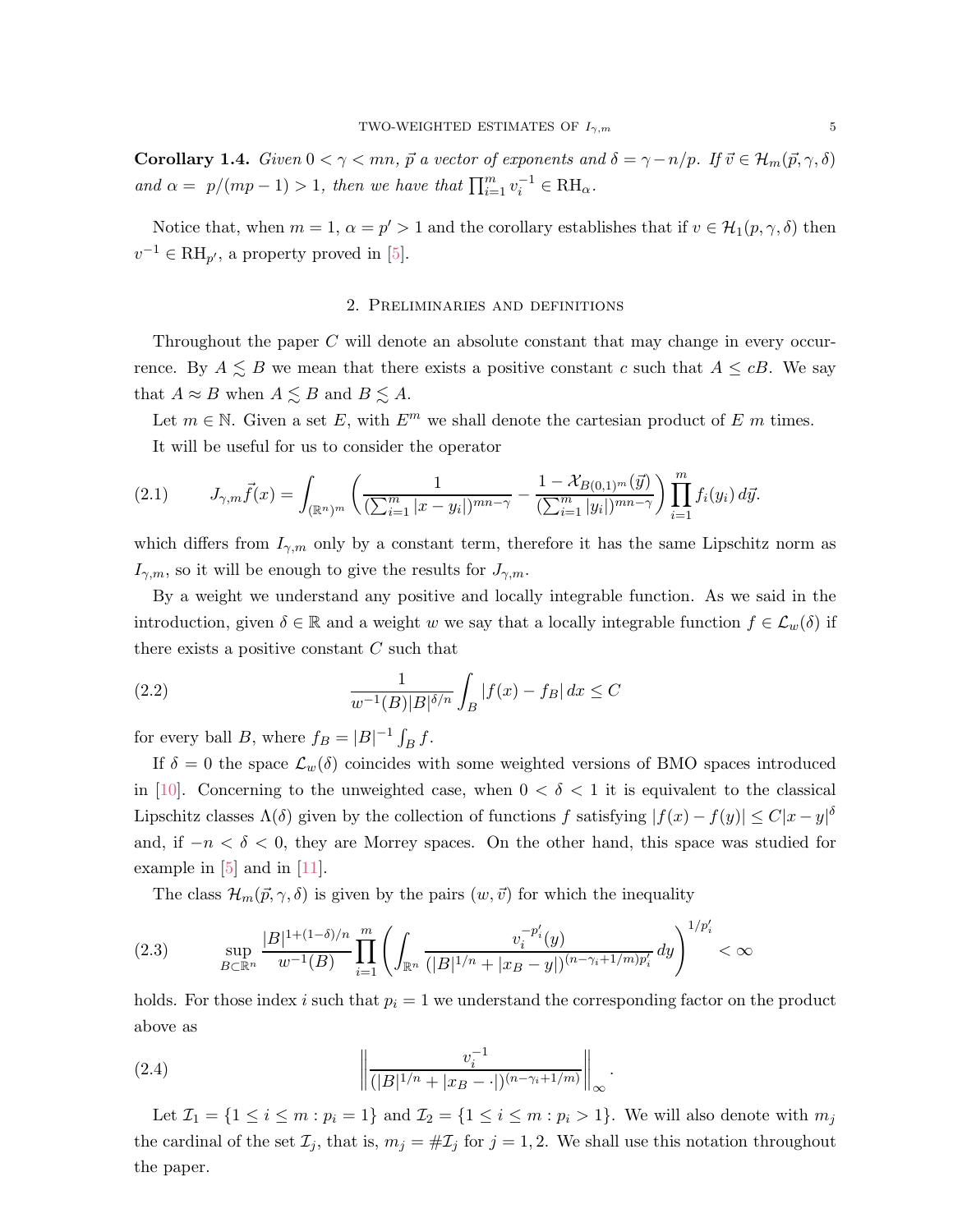<span id="page-5-2"></span>Observe that if  $(w, \vec{v})$  belongs to  $\mathcal{H}_m(\vec{p}, \gamma, \delta)$ , then the inequalities

(2.5) 
$$
\frac{|B|^{1-\delta/n+\gamma/n-1/p}}{w^{-1}(B)} \prod_{i \in \mathcal{I}_1} ||v_i^{-1} \mathcal{X}_B||_{\infty} \prod_{i \in \mathcal{I}_2} \left(\frac{1}{|B|} \int_B v_i^{-p_i'}\right)^{1/p_i'} \leq C
$$

and

<span id="page-5-0"></span>
$$
\frac{|B|^{1+(1-\delta)/n}}{w^{-1}(B)} \prod_{i \in \mathcal{I}_1} \left\| \frac{v_i^{-1} \mathcal{X}_{\mathbb{R}^n \backslash B}}{(|B|^{1/n} + |x_B - \cdot|)^{(n-\gamma_i+1/m)}} \right\|_{\infty} \prod_{i \in \mathcal{I}_2} \left( \int_{\mathbb{R}^n \backslash B} \frac{v_i^{-p_i'}(y)}{|x_B - y|^{(n-\gamma_i+1/m)p_i'}} \, dy \right)^{1/p_i'} \leq C,
$$

hold for every ball B. We shall refer to these inequalities as the *local* and the *global* conditions, respectively. Furthermore, if  $\mathcal I$  and  $\mathcal J$  partition the set  $\mathcal I_1$ , from  $(2.3)$  we can write

<span id="page-5-3"></span>
$$
(2.7) \qquad \frac{|B|^{1+(\gamma-\delta)/n-1/p}}{w^{-1}(B)}\prod_{i\in\mathcal{I}}\left\|v_{i}^{-1}\mathcal{X}_{2B-B}\right\|_{\infty}\prod_{i\in\mathcal{J}}\left\|v_{i}^{-1}\mathcal{X}_{B}\right\|_{\infty}\prod_{i\in\mathcal{I}_{2}}\left(\frac{1}{|2B|}\int_{2B}v_{i}^{-p'_{i}}\right)^{1/p'_{i}}\leq C
$$

for every ball B. This inequality will be useful for our purposes later.

On the other hand, when  $v_i^{-1} \in RH_\infty$  for  $i \in \mathcal{I}_1$  and  $v_i^{-p_i'}$  is doubling for  $i \in \mathcal{I}_2$ , the corresponding local and global conditions imply [\(2.3\)](#page-4-1). Before state and prove this result, we shall introduce some useful notation.

Given  $m \in \mathbb{N}$  we denote  $S_m = \{0,1\}^m$ . Given a set B and  $\sigma \in S_m$ ,  $\sigma = (\sigma_1, \sigma_2, \dots, \sigma_m)$  we define

$$
B^{\sigma_i} = \begin{cases} B, & \text{if } \sigma_i = 1 \\ \mathbb{R}^n \backslash B, & \text{if } \sigma_i = 0. \end{cases}
$$

With the notation  $\mathbf{B}^{\sigma}$  we will understand the cartesian product  $B^{\sigma_1} \times B^{\sigma_2} \times \cdots \times B^{\sigma_m}$ . Particularly, if we set  $\mathbf{1} = (1, 1, \ldots, 1)$  and  $\mathbf{0} = (0, 0, \ldots, 0)$  then we have

$$
\mathbf{B}^1 = B \times B \times \cdots \times B = B^m, \quad \text{and} \quad \mathbf{B}^0 = (\mathbb{R}^n \backslash B) \times (\mathbb{R}^n \backslash B) \times \cdots \times (\mathbb{R}^n \backslash B) = (\mathbb{R}^n \backslash B)^m.
$$

<span id="page-5-1"></span>**Lemma 2.1.** Let  $0 < \gamma < mn$ ,  $\delta \in \mathbb{R}$ ,  $\vec{p}$  *a vector of exponents and*  $(w, \vec{v})$  *a pair of weights*  $such that v_i^{-1} \in \mathrm{RH}_{\infty}$  *for*  $i \in \mathcal{I}_1$  *and*  $v_i^{-p'_i}$  *is doubling for*  $i \in \mathcal{I}_2$ *. Then condition*  $\mathcal{H}_m(\vec{p}, \gamma, \delta)$  *is equivalent to* [\(2.6\)](#page-5-0)*.*

*Proof.* We have already seen that  $\mathcal{H}_m(\vec{p}, \gamma, \delta)$  implies [\(2.6\)](#page-5-0). In order to prove the converse, we let  $\theta_i = n - \gamma_i + 1/m$ , for every i. Recall that  $m_2 = \# \mathcal{I}_2$ . After a possible rearrangement of the indices  $i \in \mathcal{I}_2$  we have that

$$
\prod_{i \in \mathcal{I}_2} \left( \int_{\mathbb{R}^n} \frac{v_i^{-p_i'}}{(|B|^{1/n} + |xB - \cdot|)^{\theta_i p_i'}} \right)^{1/p_i'} = \sum_{\sigma \in S_{m_2}} \prod_{i=1}^{m_2} \left( \int_{B^{\sigma_i}} \frac{v_i^{-p_i'}}{(|B|^{1/n} + |xB - \cdot|)^{\theta_i p_i'}} \right)^{1/p_i'}
$$

.

Fix  $\sigma \in S_{m_2}$ . If  $\sigma_i = 0$ , we have that

$$
\left(\int_{B^{\sigma_i}}\frac{v_i^{-p_i'}}{(|B|^{1/n}+|x_B-\cdot|)^{(n-\gamma_i+1/m)p_i'}}\right)^{1/p_i'}=\left(\int_{\mathbb{R}^n\backslash B}\frac{v_i^{-p_i'}}{(|B|^{1/n}+|x_B-\cdot|)^{(n-\gamma_i+1/m)p_i'}}\right)^{1/p_i'}\\ \leq\left(\int_{\mathbb{R}^n\backslash B}\frac{v_i^{-p_i'}(y)}{|x_B-y|^{(n-\gamma_i+1/m)p_i'}}\,dy\right)^{1/p_i'}.
$$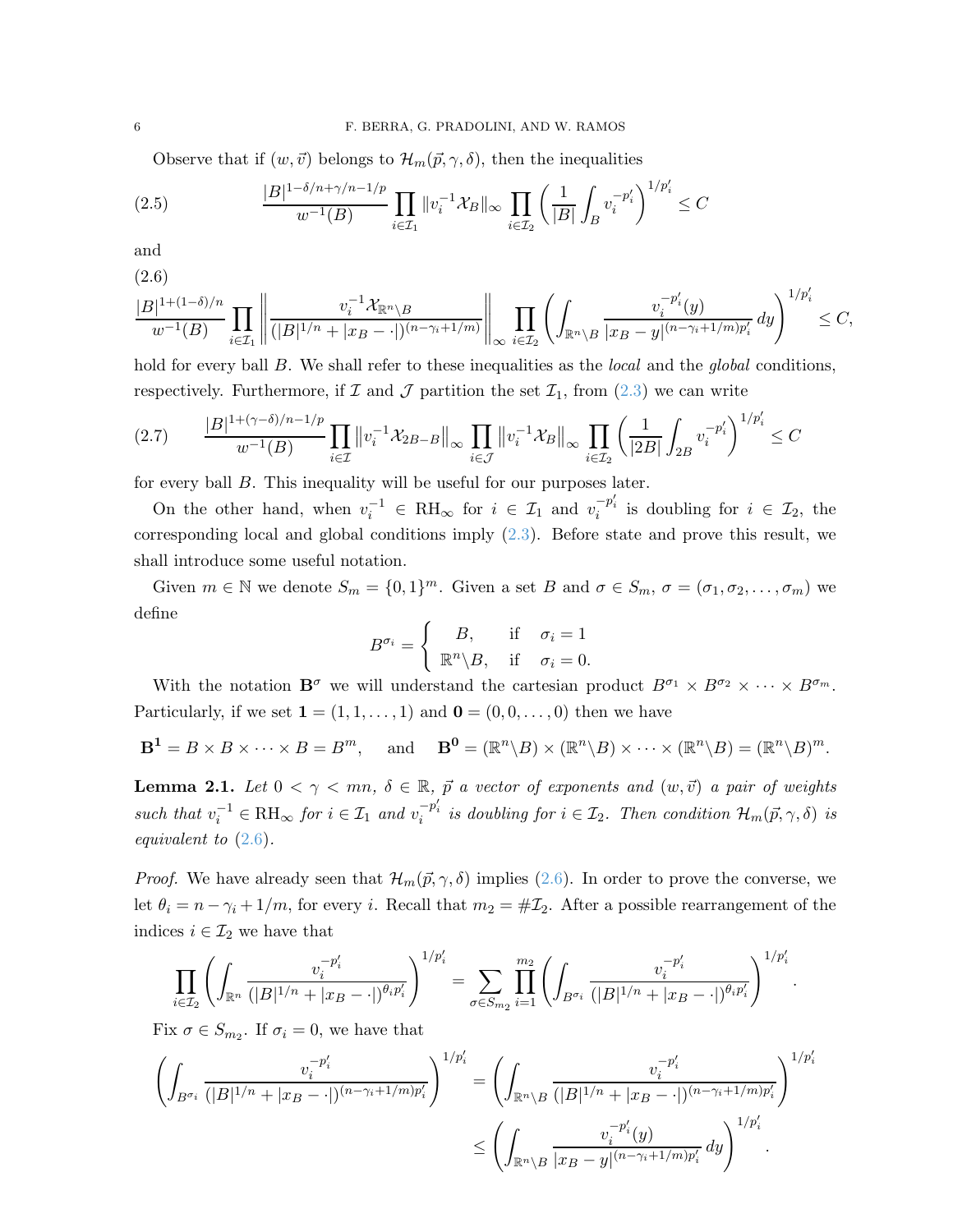For  $\sigma_i = 1$ , since  $v_i^{-p_i'}$  is doubling, we have that

$$
\left(\int_{B^{\sigma_i}} \frac{v_i^{-p_i'}(y)}{(|B|^{1/n} + |x_B - y|)^{(n - \gamma_i + 1/m)p_i'}} dy\right)^{1/p_i'} = \left(\int_B \frac{v_i^{-p_i'}(y)}{(|B|^{1/n} + |x_B - y|)^{(n - \gamma_i + 1/m)p_i'}} dy\right)^{1/p_i'}
$$
  

$$
\leq \frac{1}{|B|^{1 - \gamma_i/n + 1/(mn)}} \left(\int_B v_i^{-p_i'}\right)^{1/p_i'}
$$
  

$$
\leq \frac{1}{|2B|^{1 - \gamma_i/n + 1/(mn)}} \left(\int_{2B\setminus B} v_i^{-p_i'}\right)^{1/p_i'}
$$
  

$$
\leq \left(\int_{2B\setminus B} \frac{v_i^{-p_i'}(y)}{|x_B - y|^{(n - \gamma_i + 1/m)p_i'}}\right)^{1/p_i'}
$$
  

$$
\leq \left(\int_{\mathbb{R}^n \setminus B} \frac{v_i^{-p_i'}(y)}{|x_B - y|^{(n - \gamma_i + 1/m)p_i'}}\right)^{1/p_i'}
$$

Therefore, for every  $\sigma \in S_{m_2}$  we obtain

<span id="page-6-0"></span>
$$
(2.8) \qquad \prod_{i=1}^{m_2} \left( \int_{B^{\sigma_i}} \frac{v_i^{-p_i'}}{(|B|^{1/n} + |x_B - \cdot|)^{\theta_i p_i'}} \right)^{1/p_i'} \lesssim \prod_{i \in \mathcal{I}_2} \left( \int_{\mathbb{R}^n \setminus B} \frac{v_i^{-p_i'}}{|x_B - \cdot|^{\theta_i p_i'}} \right)^{1/p_i'}
$$

On the other hand, for  $i \in \mathcal{I}_1$  we proceed similarly as above replacing  $\|\cdot\|_{p'_i}$  by  $\|\cdot\|_{\infty}$  and using the  $\mathrm{RH}_{\infty}$  condition for  $v_i^{-1}$ . Indeed, observe that

$$
\left\|v^{-1}\mathcal{X}_B\right\|_{\infty} \le \frac{C}{|B|} \int_B v^{-1} \le \frac{C}{|B|} \int_{2B\setminus B} v^{-1} \le C\left\|v^{-1}\mathcal{X}_{2B\setminus B}\right\|_{\infty}.
$$

Then we can conclude that

<span id="page-6-1"></span>(2.9) 
$$
\prod_{i \in \mathcal{I}_1} \left\| \frac{v_i^{-1}}{(|B|^{1/n} + |x_B - \cdot|)^{n - \gamma/m + 1/m}} \right\|_{\infty} \lesssim \prod_{i \in \mathcal{I}_1} \left\| \frac{v_i^{-1} \mathcal{X}_{\mathbb{R}^n \setminus B}}{v_i^{-1} \mathcal{X}_{\mathbb{R}^n \setminus B}} \right\|_{\infty}.
$$

Therefore, by combining  $(2.8)$ ,  $(2.9)$  and  $(2.6)$  we get that

$$
\frac{|B|^{1+(1-\delta)/n}}{w^{-1}(B)} \prod_{i \in \mathcal{I}_1} \left\| \frac{v_i^{-1}}{(|B|^{1/n} + |x_B - \cdot|)^{n-\gamma/m+1/m}} \right\|_{\infty} \prod_{i \in \mathcal{I}_2} \left( \int_{\mathbb{R}^n} \frac{v_i^{-p_i'}}{(|B|^{1/n} + |x_B - \cdot|)^{\theta_i p_i'}} \right)^{1/p_i'} \leq C,
$$
 as desired.

Corollary 2.2. *Under the hypotheses of Lemma [2.1](#page-5-1) we have that condition* [\(2.6\)](#page-5-0) *implies* [\(2.5\)](#page-5-2)*.*

### 3. Technical results

We now introduce some operators related to  $I_{\gamma,m}$  and some useful properties in order to prove our main results.

Given a ball  $B = B(x_B, R)$  and  $\tilde{B} = 2B$ , as in [\[2\]](#page-18-11) we can decompose the operator in [\(2.1\)](#page-4-2) as

$$
J_{\gamma,m}\vec{f}(x) = a_B + I\vec{f}(x),
$$

.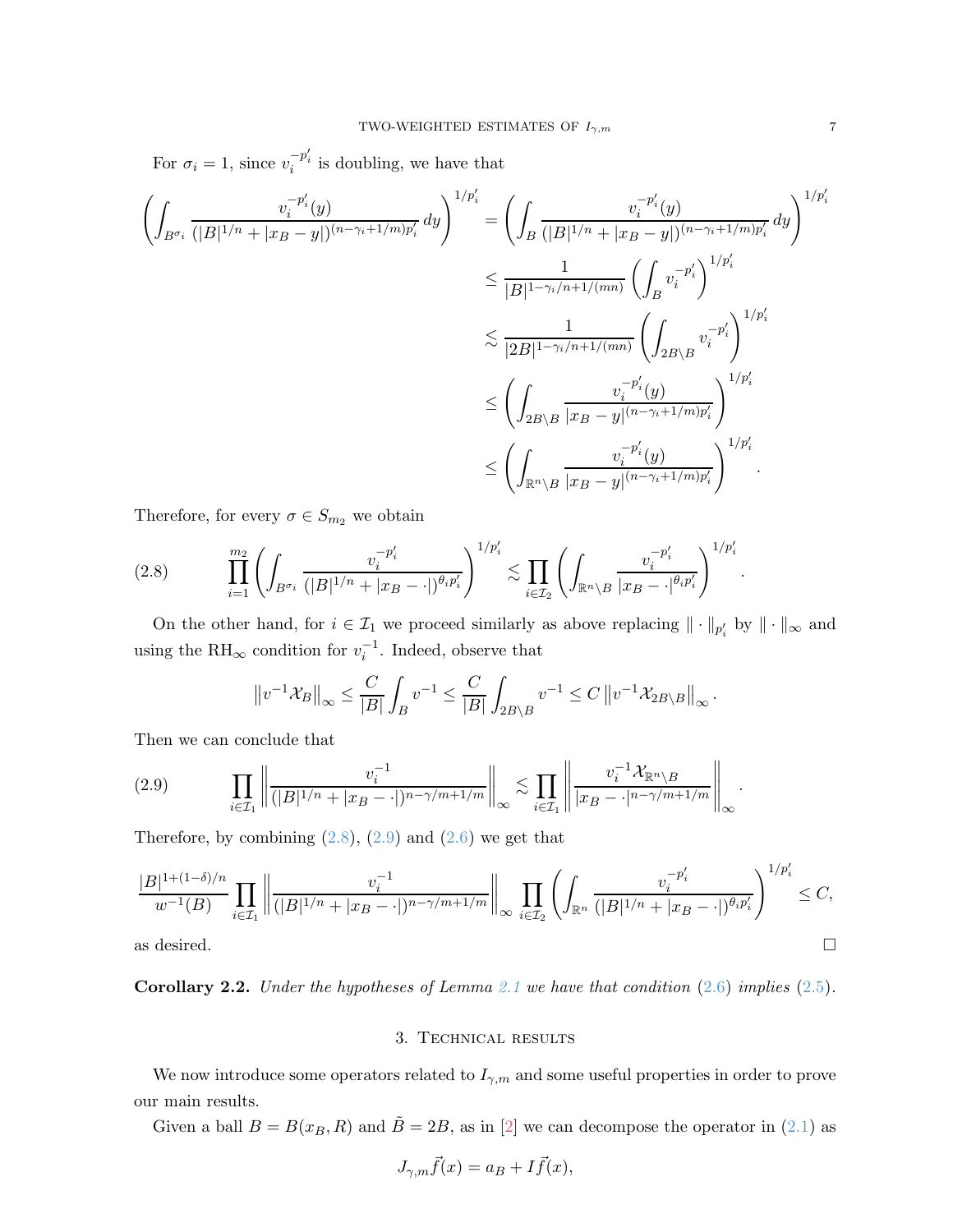where

(3.1) 
$$
a_B = \int_{(\mathbb{R}^n)^m} \left( \frac{1 - \mathcal{X}_{\tilde{B}^m}(\vec{y})}{(\sum_{i=1}^m |x_B - y_i|)^{mn-\gamma}} - \frac{1 - \mathcal{X}_{B(0,1)^m}(\vec{y})}{(\sum_{i=1}^m |y_i|)^{mn-\gamma}} \right) \prod_{i=1}^m f_i(y_i) d\vec{y}
$$

and

(3.2) 
$$
I\vec{f}(x) = \int_{(\mathbb{R}^n)^m} \left( \frac{1}{(\sum_{i=1}^m |x - y_i|)^{mn-\gamma}} - \frac{1 - \mathcal{X}_{\tilde{B}^m}(\vec{y})}{(\sum_{i=1}^m |x_B - y_i|)^{mn-\gamma}} \right) \prod_{i=1}^m f_i(y_i) d\vec{y}.
$$

We shall first prove that this operator is well-defined for  $\vec{f}$  as in Theorem [1.1.](#page-3-1)

We recall that a weight w belongs to the *reverse Hölder* class  $RH_s$ ,  $1 < s < \infty$ , if there exists a positive constant  $C$  such that the inequality

$$
\left(\frac{1}{|B|}\int_B w^s\right)^{1/s} \le \frac{C}{|B|}\int_B w
$$

holds for every ball B in  $\mathbb{R}^n$ . It is not difficult to see that  $RH_t \subset RH_s$  whenever  $1 < s < t$ . We also consider weights belonging to the class  $RH_{\infty}$ , that is, the collection of weights w such that the inequality

$$
\sup_B w \le \frac{C}{|B|} \int_B w,
$$

holds for some positive constant C.

The next lemma establishes the well definition of  $J_{\gamma,m}\vec{f}$ , for  $\vec{f}$  as in Theorem [1.1.](#page-3-1)

<span id="page-7-0"></span>**Lemma 3.1.** Let  $0 < \gamma < mn$ ,  $\delta \in \mathbb{R}$ , and  $\vec{p}$  a vector of exponents that verifies  $p > n/\gamma$ .  $Let (w, \vec{v})$  *be a pair of weights in*  $\mathcal{H}_m(\vec{p}, \gamma, \delta)$  *such that*  $v_i^{-p'_i} \in RH_m$ , *for*  $i \in \mathcal{I}_2$ . If  $\vec{f}$  *satisfies*  $f_i v_i \in L^{p_i}$  for every  $1 \leq i \leq m$ , then  $J_{\gamma,m} \vec{f}$  is finite in almost every  $x \in \mathbb{R}^n$ .

*Proof.* We are going to exhibit a sketch of the proof, since it follows similar lines to that in [\[2\]](#page-18-11), Lemma 3.1. By using the same notation as in that lemma, fix a ball  $B = B(x_B, R)$  and write  $J_{\gamma,m}\vec{f} = a_B + I\vec{f}$ , where we split  $a_B = a_B^1 + a_B^2$  and  $I\vec{f} = I_1\vec{f} + I_2\vec{f}$ . We proved that

$$
|a_B^1| \le \left(1 + \frac{C}{|B|^{m-\gamma/n}}\right) \prod_{i=1}^m \left(\int_{B_0} |f_i(y_i)| \, dy_i\right),
$$

where  $B_0 = B(0, R_0)$  with  $R_0 = 2(|x_B| + R)$ . By using Hölder inequality and condition [\(2.5\)](#page-5-2) we get

$$
|a_B^1| \le \left(1 + \frac{C}{|B|^{m-\gamma/n}}\right) \prod_{i=1}^m \|f_i v_i\|_{p_i} \prod_{i \in \mathcal{I}_1} \left\|v_i^{-1} \mathcal{X}_{B_0}\right\|_{\infty} \prod_{i \in \mathcal{I}_2} \left(\int_{B_0} v_i^{-p_i'}\right)^{1/p_i'}
$$
  

$$
\le \left(1 + \frac{C}{|B|^{m-\gamma/n}}\right) \prod_{i=1}^m \|f_i v_i\|_{p_i} \frac{w^{-1}(B_0)}{|B_0|} |B_0|^{\delta/n-\gamma/n+1/p}
$$
  

$$
< \infty.
$$

In the same lemma we also proved that

$$
|a_B^2|\leq C\prod\limits_{i=1}^{m}\|f_iv_i\|_{p_i}\prod\limits_{i\in\mathcal{I}_1}\bigg\|\frac{v_i^{-1}}{(|B_0|^{1/n}+|x_{B_0}-\cdot|)^{\theta_i}}\bigg\|_{\infty}\prod\limits_{i\in\mathcal{I}_2}\left(\int_{\mathbb{R}^n}\frac{v_i^{-p_i'}}{(|B_0|^{1/n}+|x_{B_0}-y_i|)^{\theta_i p_i'}}\right)^{1/p_i'},
$$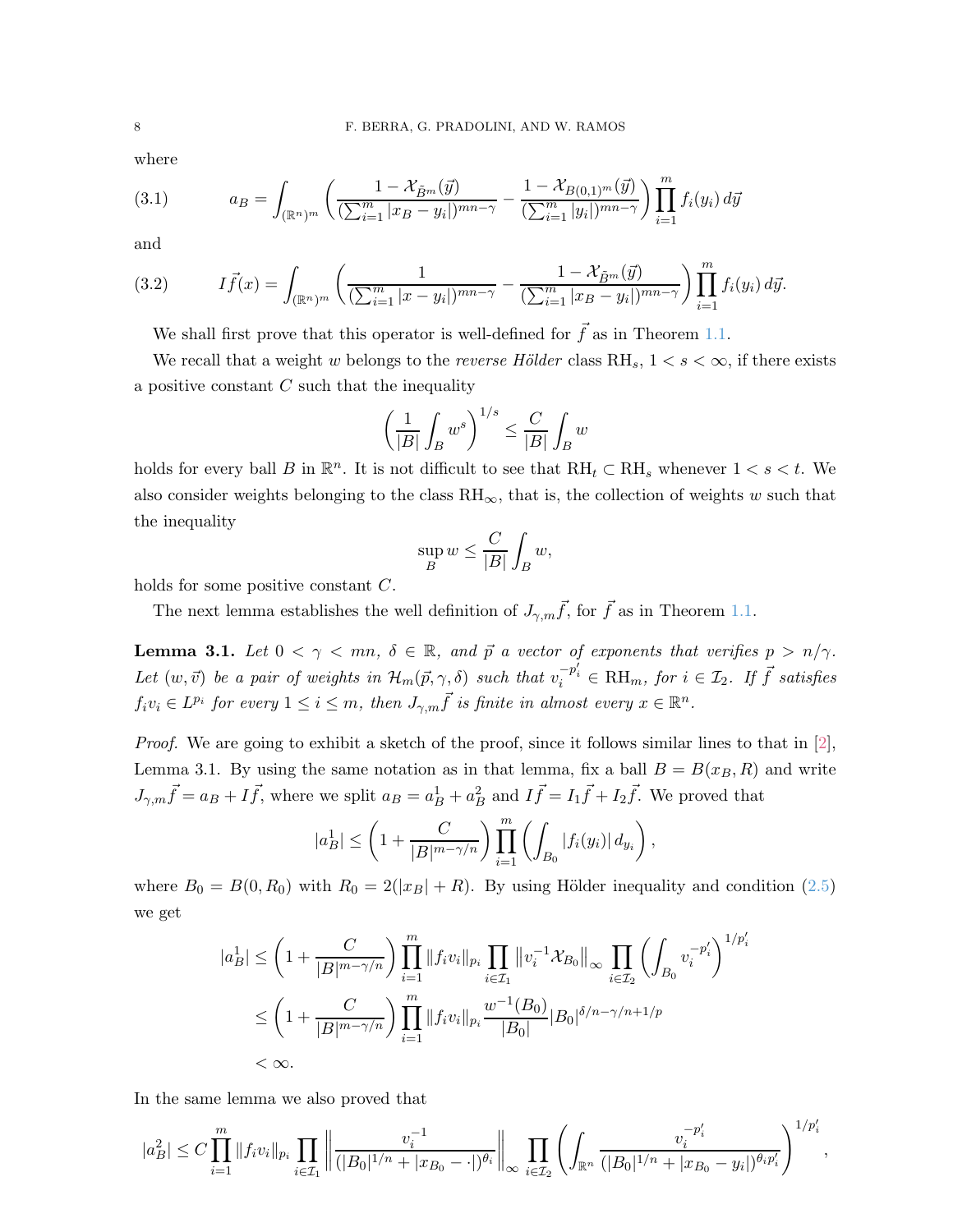where  $\theta_i = n - \gamma_i + 1/m$ . So by using condition [\(2.3\)](#page-4-1) we get that

$$
|a_B^2| \le C \frac{w^{-1}(B_0)}{|B_0|} |B_0|^{(\delta - 1)/n} \prod_{i=1}^m \|f_i v_i\|_{p_i} < \infty.
$$

Let us now consider  $I_1 \vec{f}$ . By proceeding as in the corresponding estimate in [\[2\]](#page-18-11) we obtain

$$
\int_{B} |I_{1}\vec{f}(x)| dx \leq C \prod_{i=1}^{m} ||f_{i}v_{i}||_{p_{i}} \prod_{i \in \mathcal{I}_{2}} \left(\frac{1}{|\tilde{B}|} \int_{\tilde{B}} v_{i}^{-p'_{i}}\right)^{1/p'_{i}} \times
$$
  

$$
\times \prod_{i \in \mathcal{I}_{1}} ||v_{i}^{-1} \mathcal{X}_{\tilde{B}}||_{\infty} |\tilde{B}|^{(\gamma - \gamma_{0})/n - m_{1} + 1/q' + 1 - 1/(m_{0}p^{*})}
$$
  

$$
= C |\tilde{B}|^{\gamma/n - 1/p + 1} \prod_{i=1}^{m} ||f_{i}v_{i}||_{p_{i}} \prod_{i \in \mathcal{I}_{1}} ||v_{i}^{-1} \mathcal{X}_{\tilde{B}}||_{\infty} \prod_{i \in \mathcal{I}_{2}} \left(\frac{1}{|\tilde{B}|} \int_{\tilde{B}} v_{i}^{-p'_{i}}\right)^{1/p'_{i}}.
$$

We rearrange the indices in  $\mathcal{I}_1$  increasingly, in a way to get  $\mathcal{I}_1 = \{i_1, \ldots, i_{m_1}\}.$  Observe that −1 −1 −1  $\setminus$  $\prod^{m_1}$  $\parallel$ −1  $\parallel$  $\sigma_j$  $\parallel$ −1  $\parallel$  $1-\sigma_j$ 

$$
\prod_{i\in\mathcal{I}_{1}}\left\|v_{i}^{-1}\mathcal{X}_{\tilde{B}}\right\|_{\infty}\leq\prod_{i\in\mathcal{I}_{1}}\left(\left\|v_{i}^{-1}\mathcal{X}_{\tilde{B}-B}\right\|_{\infty}+\left\|v_{i}^{-1}\mathcal{X}_{B}\right\|_{\infty}\right)=\sum_{\sigma\in S^{m_{1}}}\prod_{j=1}^{m_{1}}\left\|v_{i_{j}}^{-1}\mathcal{X}_{\tilde{B}-B}\right\|_{\infty}^{\sigma_{j}}\left\|v_{i_{j}}^{-1}\mathcal{X}_{B}\right\|_{\infty}^{1-\sigma_{j}}.
$$

Therefore,

$$
\int_{B} |I_{1}\vec{f}(x)| dx \leq C \left( \prod_{i=1}^{m} \|f_{i}v_{i}\|_{p_{i}} \right) \times \sum_{\sigma \in S^{m_{1}}} |\tilde{B}|^{\gamma/n-1/p+1} \prod_{i \in \mathcal{I}_{2}} \left( \frac{1}{|\tilde{B}|} \int_{\tilde{B}} v_{i}^{-p'_{i}} \right)^{1/p'_{i}} \prod_{j=1}^{m_{1}} \left\| v_{i_{j}}^{-1} \mathcal{X}_{\tilde{B}-B} \right\|_{\infty}^{\sigma_{j}} \left\| v_{i_{j}}^{-1} \mathcal{X}_{B} \right\|_{\infty}^{1-\sigma_{j}}
$$

Fix  $\sigma \in S^{m_1}$  and define the sets

 $\mathcal{I} = \{i_j \in \mathcal{I}_1 : \sigma_j = 1\}$  and  $\mathcal{J} = \{i_j \in \mathcal{I}_1 : \sigma_j = 0\}.$ 

We can apply condition  $(2.7)$  to bound every term of the sum by

$$
C \frac{w^{-1}(B)}{|B|^{1+(\gamma-\delta)/n-1/p}} |\tilde{B}|^{\gamma/n-1/p+1} = C w^{-1}(B) |B|^{\delta/n}.
$$

Consequently,

$$
\int_B |I_1 \vec{f}(x)| dx \leq C w^{-1}(B) |B|^{\delta/n} \left( \prod_{i=1}^m \|f_i v_i\|_{p_i} \right).
$$

Finally, for  $I_2 \vec{f}$  we have

$$
|I_2\vec{f}(x)| \leq |B|^{1/n} \sum_{\sigma \in S_m, \sigma \neq 1} \int_{\tilde{\mathbf{B}}^{\sigma}} \frac{\prod_{i=1}^m |f_i(y_i)|}{(\sum_{i=1}^m |x_B - y_i|)^{mn - \gamma + 1}} d\vec{y}.
$$

This expression is similar to  $a_B^2$ , with  $B_0$  replaced by  $\tilde{B}$ . Observe that

$$
\left\| \frac{v_i^{-1}}{|x_B - \cdot|^{\theta_i}} \mathcal{X}_{\tilde{B}^c} \right\|_{\infty} \le \left\| \frac{v_i^{-1}}{|x_B - \cdot|^{\theta_i}} \mathcal{X}_{B^c} \right\|_{\infty}
$$

for those indices  $i \in \mathcal{I}_1$  such that  $\sigma_i = 0$ . On the other hand, if  $i \in \mathcal{I}_1$  and  $\sigma_i = 1$ , we can split the expression  $||v_i^{-1} \mathcal{X}_{\tilde{B}}||_{\infty}$  as follows

$$
\left\|v_i^{-1}\mathcal{X}_{\tilde{B}}\right\|_{\infty} \le \left\|v_i^{-1}\mathcal{X}_{\tilde{B}-B}\right\|_{\infty} + \left\|v_i^{-1}\mathcal{X}_{B}\right\|_{\infty}
$$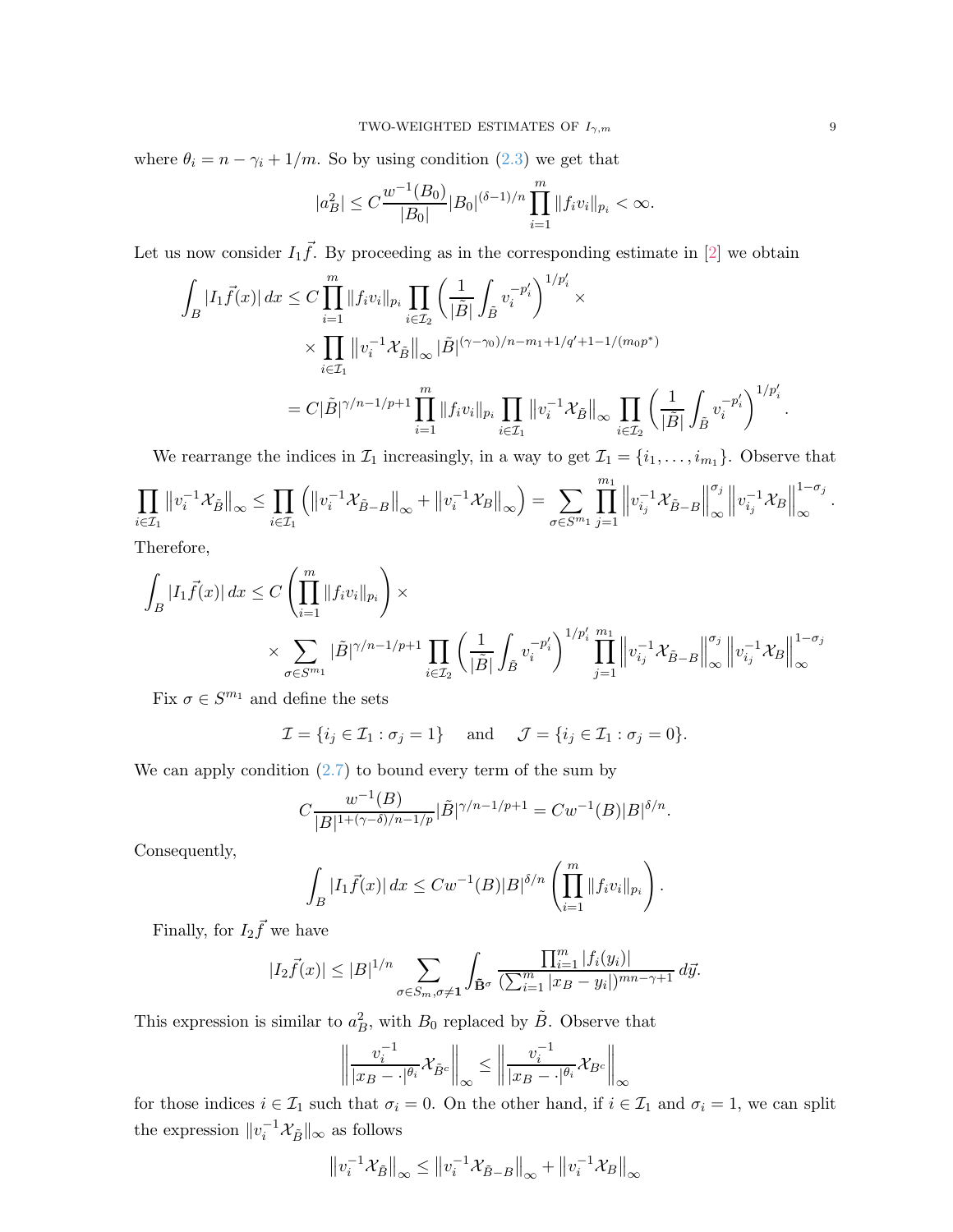and repeat the argument used in the estimation of  $I_1\vec{f}$ . After applying condition [\(2.7\)](#page-5-3) we get that

$$
\int_{B} |I_2 \vec{f}(x)| dx \leq C w^{-1}(B) |B|^{\delta/n} \prod_{i=1}^{m} ||f_i v_i||_{p_i}.
$$

This concludes the proof of the lemma.

*Remark* 2. The corresponding bound obtained for  $I\vec{f}$  will be used for the proof of Theorem [1.1.](#page-3-1)

The next lemma was given in [\[2\]](#page-18-11). The sets involved in its statement are defined as follows. For a fixed ball  $B = B(x_B, R)$  we set

$$
A = \{x_B + h : h = (h_1, h_2, \dots, h_n) : h_i \ge 0 \text{ for } 1 \le i \le n\},\
$$
  

$$
C_1 = B\left(x_B - \frac{R}{12\sqrt{n}}u, \frac{R}{12\sqrt{n}}\right) \cap \left\{x_B - \frac{R}{12\sqrt{n}}u + h : h_i \le 0 \text{ for every } i\right\},\
$$

and

$$
C_2 = B\left(x_B - \frac{R}{3\sqrt{n}}u, \frac{2R}{3}\right) \cap \left\{x_B - \frac{R}{3\sqrt{n}}u + h : h_i \le 0 \text{ for every } i\right\},\
$$

where  $u = (1, 1, \ldots, 1)$ .

<span id="page-9-2"></span>**Lemma 3.2.** *There exists a positive constant*  $C = C(n)$  *such that the inequality* 

$$
\frac{1}{(\sum_{j=1}^{m} |x - y_j|)^{mn-\gamma}} - \frac{1}{(\sum_{j=1}^{m} |z - y_j|)^{mn-\gamma}} \ge C \frac{|B|^{1/n}}{(|B|^{1/n} + \sum_{j=1}^{m} |x_B - y_j|)^{mn-\gamma+1}}
$$
  
for every  $x \in C_1$ ,  $z \in C_2$ , and  $y_i \in A$  for  $1 \le j \le m$ 

*holds for every*  $x \in C_1$ ,  $z \in C_2$ , and  $y_j \in A$  *for*  $1 \leq j \leq m$ .

<span id="page-9-3"></span>*Remark* 3. It is not difficult to see that  $|C_i| \approx |B|$ , for  $i = 1, 2$ .

## 4. Proof of the main results

In this section we prove our main results.

*Proof of Theorem [1.1.](#page-3-1)* We shall first prove that [\(2\)](#page-3-2) implies [\(1\)](#page-3-3). We shall deal with the operator  $J_{\gamma,m}$  since it differs from  $I_{\gamma,m}$  by a constant term. We want to prove that for every ball B

(4.1) 
$$
\frac{1}{w^{-1}(B)|B|^{\delta/n}} \int_B |J_{\gamma,m}\vec{f}(x) - (J_{\gamma,m}\vec{f})_B| dx \le C \prod_{i=1}^m \|f_i v_i\|_{p_i},
$$

with C independent of B. Fix a ball  $B = B(x_B, R)$  and recall that  $J_{\gamma,m}\vec{f}(x) = a_B + I\vec{f}(x)$ . In Lemma [3.1](#page-7-0) we proved that

<span id="page-9-1"></span><span id="page-9-0"></span>
$$
\int_B |I\vec{f}(x)| dx \leq C w^{-1}(B) |B|^{\delta/n} \prod_{i=1}^m \|f_i v_i\|_{p_i},
$$

which implies that

(4.2) 
$$
\int_B |J_{\gamma,m}\vec{f}(x) - a_B| dx \leq C w^{-1}(B) |B|^{\delta/n} \prod_{i=1}^m ||f_i v_i||_{p_i}.
$$

On the other hand, observe that

$$
\int_{B} |J_{\gamma,m}\vec{f}(x) - (J_{\gamma,m}\vec{f})B| dx \le \int_{B} |J_{\gamma,m}\vec{f}(x) - aB| dx + \int_{B} |(J_{\gamma,m}\vec{f})B| - aB| dx
$$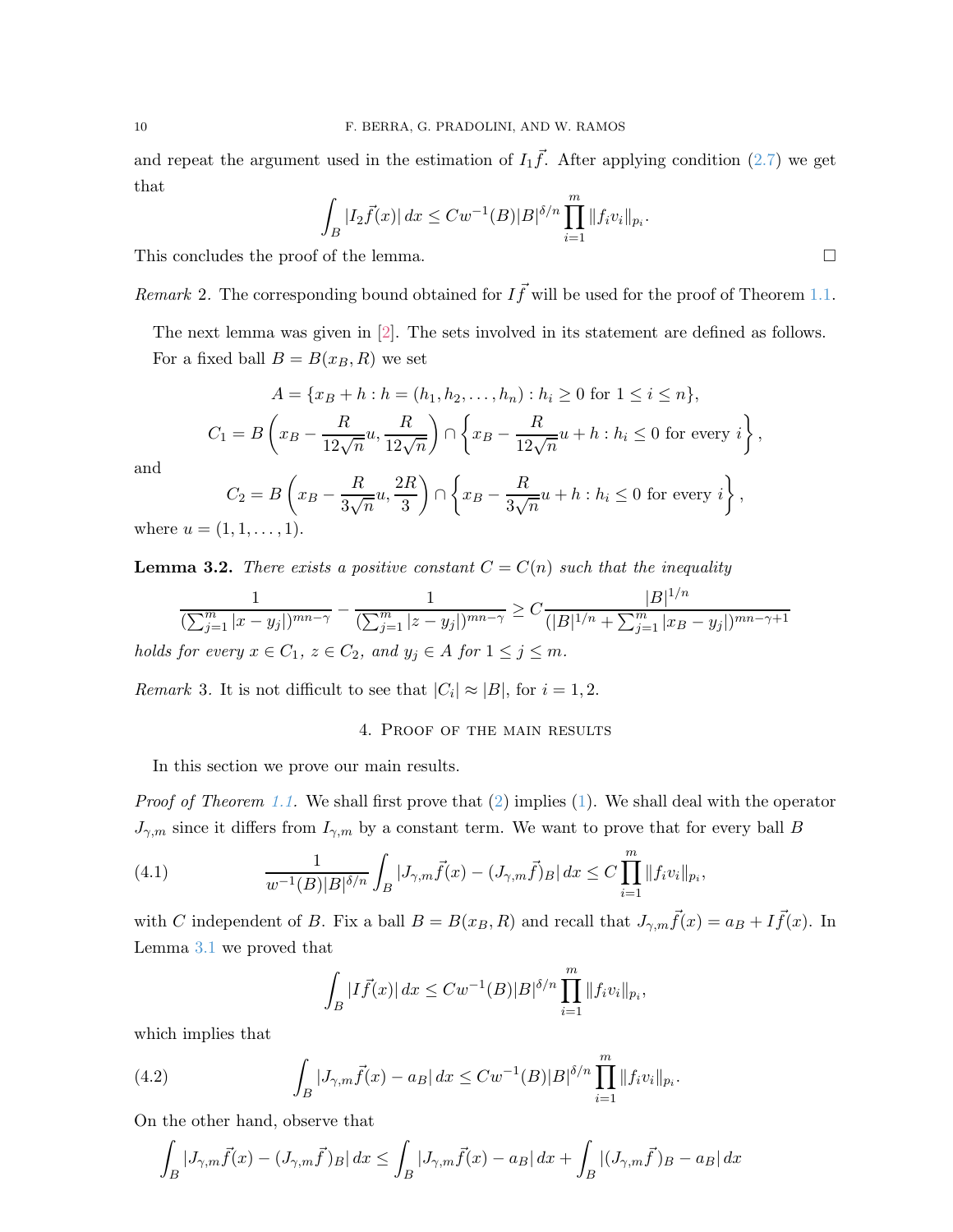TWO-WEIGHTED ESTIMATES OF  $I_{\gamma,m}$  11

$$
\leq \int_B |J_{\gamma,m}\vec{f}(x) - a_B| dx + \int_B \frac{1}{|B|} \int_B |J_{\gamma,m}\vec{f}(y) - a_B| dy dx
$$
  

$$
\leq 2 \int_B |J_{\gamma,m}\vec{f}(x) - a_B| dx.
$$

By combining this estimate with [\(4.2\)](#page-9-0) we obtain the desired inequality.

We now prove that [\(1\)](#page-3-3) implies [\(2\)](#page-3-2). Assume that the component functions  $f_i$  of  $\vec{f}$  are non-negative. We have that [\(4.1\)](#page-9-1) holds for every ball  $B = B(x_B, R)$ . Also observe that

$$
\frac{1}{|B|} \int_B |g(x) - g_B| \, dx \approx \frac{1}{|B|^2} \int_B \int_B |g(x) - g(z)| \, dx \, dz,
$$

and therefore the left hand side of  $(4.1)$  is equivalent to

$$
\frac{1}{w^{-1}(B)|B|^{1+\delta/n}}\int_B\int_B|J_{\gamma,m}\vec{f}(x)-J_{\gamma,m}\vec{f}(z)|\,dx\,dz=I.
$$

Observe that, when  $y_i \in B$  for every i we have

$$
|B|^{1/n} + |x_B - y_j| \ge \frac{1}{m} \left( |B|^{1/n} + \sum_{i=1}^m |x_B - y_i| \right),
$$

for every  $1 \leq j \leq m$ . By combining Lemma [3.2](#page-9-2) and Remark [3](#page-9-3) with the inequality above we can estimate  $I$  as follows

$$
I \geq \frac{1}{w^{-1}(B)|B|^{1+\delta/n}} \int_{C_2} \int_{C_1} \int_{A^m} \frac{|B|^{1/n} \prod_{i=1}^m f_i(y_i)}{(|B|^{1/n} + \sum_{i=1}^m |x_B - y_i|)^{mn-\gamma+1}} d\vec{y} dx dz
$$
  
 
$$
\geq C \frac{|B|^{1+(1-\delta)/n}}{w^{-1}(B)} \prod_{i=1}^m \left( \int_A \frac{f_i(y_i)}{(|B|^{1/n} + |x_B - y_i|)^{n-\gamma_i+1/m}} dy_i \right).
$$

Since the set A is a quadrant from  $x_B$ , a similar estimation can be obtained for the other quadrants from  $x_B$ . Thus, we get

$$
I \geq C \frac{|B|^{1+(1-\delta)/n}}{w^{-1}(B)} \prod_{i=1}^m \left( \int_{\mathbb{R}^n} \frac{f_i(y)}{(|B|^{1/n} + |x_B - y|)^{n-\gamma_i+1/m}} \, dy \right),
$$

which implies that

<span id="page-10-0"></span>(4.3) 
$$
\frac{|B|^{1+(1-\delta)/n}}{w^{-1}(B)}\prod_{i=1}^m\left(\int_{\mathbb{R}^n}\frac{f_i(y)}{(|B|^{1/n}+|x_B-y|)^{n-\gamma_i+1/m}}\,dy\right)\leq C\prod_{i=1}^m\|f_iv_i\|_{p_i}.
$$

For every  $i \in \mathcal{I}_1$  and  $k \in \mathbb{N}$  we define  $V_k^i = \{x : v_i^{-1}(x) \leq k\}$  and the functionals

$$
F_i^k(g) = \int_{\mathbb{R}^n} \frac{g(y)v_i^{-1}(y)\mathcal{X}_{V_k^i}(y)}{(|B|^{1/n} + |x_B - y|)^{n - \gamma_i + 1/m}} dy.
$$

Therefore  $F_i^k$  is a functional in  $(L^1)^* = L^{\infty}$ . Indeed, if  $g \in L^1$ 

$$
|F_i^k(g)| \le ||g||_{L^1} \left\| \frac{v_i^{-1} \mathcal{X}_{V_k^i}}{(|B|^{1/n} + |x_B - \cdot|)^{n - \gamma_i + 1/m}} \right\|_{\infty} < \infty,
$$

and we also get

$$
\frac{|F_i^k(f_iv_i)|}{\|f_iv_i\|_{L^1}} \le \left\| \frac{v_i^{-1} \mathcal{X}_{V_k^i}}{(|B|^{1/n} + |x_B - \cdot|)^{n - \gamma_i + 1/m}} \right\|_{\infty},
$$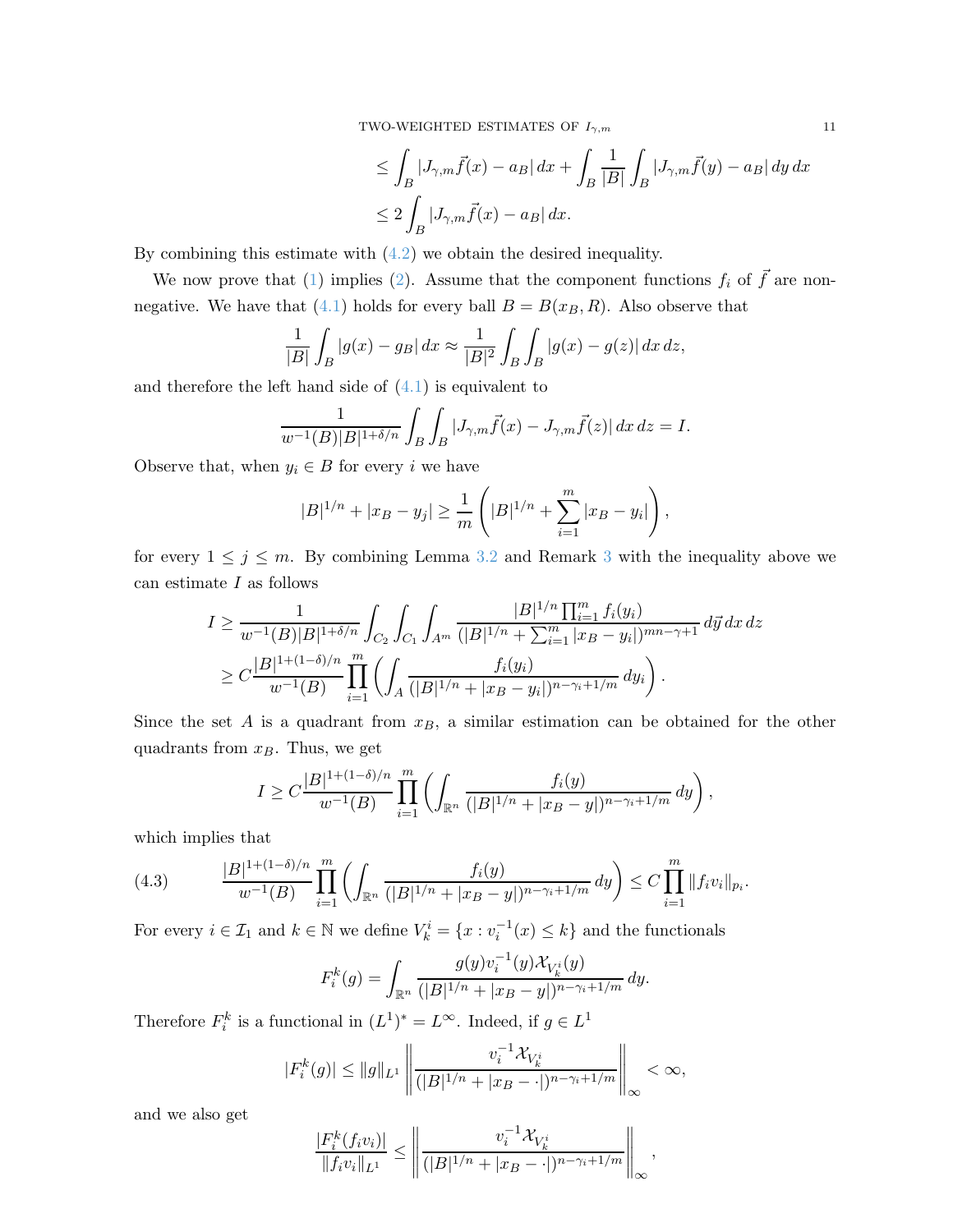for every  $i \in \mathcal{I}_1$ .

If  $i \in \mathcal{I}_2$  then we set  $A_k = A \cap B(0, k)$  and consider

$$
f_i^k(y) = \frac{v_i^{-p_i'}(y)}{(|B|^{1/n} + |x_B - y|)^{(n - \gamma_i + 1/m)/(p_i - 1)}} \mathcal{X}_{A_k}(y) \mathcal{X}_{V_k^i}(y).
$$

Let us choose  $\vec{f} = (f_1, \ldots, f_m)$ , where  $f_i v_i \in L^1$  for  $p_i = 1$  and  $f_i = f_i^k$  for  $p_i > 1$ , for fixed k. Therefore, the left hand side of  $(4.3)$  can be written as follows

$$
\frac{|B|^{1+(1-\delta)/n}}{w^{-1}(B)}\prod_{i\in\mathcal{I}_1}F_i^k(f_iv_i)\prod_{i\in\mathcal{I}_2}\left(\int_{A_k\cap V_k^i}\frac{v_i^{-p_i'}(y)}{(|B|^{1/n}+|x_B-y|)^{(n-\gamma_i+1/m)p_i'}}\,dy\right)
$$

and it is bounded by

$$
C \prod_{i \in \mathcal{I}_1} ||f_i v_i||_{L^1} \prod_{i \in \mathcal{I}_2} \left( \int_{A_k \cap V_k^i} \frac{v_i^{-p_i'}(y)}{(|B|^{1/n} + |x_B - y|)^{(n - \gamma_i + 1/m)p_i'}} dy \right)^{1/p_i}.
$$

This yields

$$
\frac{|B|^{1+(1-\delta)/n}}{w^{-1}(B)}\prod_{i\in\mathcal{I}_1}\frac{|F_i^k(f_iv_i)|}{\|f_iv_i\|_{L^1}}\prod_{i\in\mathcal{I}_2}\left(\int_{A_k\cap V_k^i}\frac{v_i^{-p_i'}(y)}{(|B|^{1/n}+|x_B-y|)^{(n-\gamma_i+1/m)p_i'}}\,dy\right)^{1/p_i'}\leq C,
$$

for every nonnegative  $f_i$  such that  $f_i v_i \in L^1$ ,  $i \in \mathcal{I}_1$  and for every  $k \in \mathbb{N}$ . By taking the supremum over these  $f_i$  we get

$$
\frac{|B|^{1+(1-\delta)/n}}{w^{-1}(B)}\prod_{i\in\mathcal{I}_1}\bigg\|\frac{v_i^{-1}}{(|B|^{1/n}+|x_B-\cdot|)^{n-\gamma_i+1/m}}\bigg\|_{\infty}\prod_{i\in\mathcal{I}_2}\left(\int\frac{v_i^{-p_i'}\mathcal{X}_{A_k\cap V_k^i}}{(|B|^{1/n}+|x_B-\cdot|)^{(n-\gamma_i+1/m)p_i'}}\right)^{\frac{1}{p_i'}}\leq C.
$$

By taking limit for  $k \to \infty$ , the left hand side converges to

$$
\frac{|B|^{1+(1-\delta)/n}}{w^{-1}(B)}\prod_{i\in\mathcal{I}_1}\left\|\frac{v_i^{-1}}{(|B|^{1/n}+|x_B-\cdot|)^{n-\gamma_i+1/m}}\right\|_{\infty}\prod_{i\in\mathcal{I}_2}\left(\int_{\mathbb{R}^n}\frac{v_i^{-p_i'}(y)}{(|B|^{1/n}+|x_B-y|)^{(n-\gamma_i+1/m)p_i'}}\,dy\right)^{\frac{1}{p_i'}}
$$

which is precisely the condition  $\mathcal{H}_m(\vec{p}, \gamma, \delta)$ . This completes the proof.

*Proof of Theorem [1.2.](#page-3-4)* We begin with item [\(a\)](#page-3-5). We shall first assume that  $\delta > 1$ . If  $(w, \vec{v}) \in$  $\mathcal{H}_m(\vec{p}, \gamma, \delta)$ , we choose  $B = B(x_B, R)$  where  $x_B$  is a Lebesgue point of  $w^{-1}$ . From [\(2.3\)](#page-4-1) we obtain

$$
\prod_{i\in \mathcal{I}_1}\left\|\frac{v_i^{-1}}{(|B|^{1/n}+|x_B-\cdot|)^{n-\gamma_i+1/m}}\right\|_{\infty}\prod_{i\in \mathcal{I}_2}\left(\int_{\mathbb{R}^n}\frac{v_i^{-p_i'}}{(|B|^{1/n}+|x_B-\cdot|)^{(n-\gamma_i+1/m)p_i'}}\right)^{\frac{1}{p_i'}}\lesssim \frac{w^{-1}(B)}{|B|R^{1-\delta}},
$$

for every  $R > 0$ . By letting  $R \to 0$  and applying the monotone convergence theorem, we conclude that at least one limit factor in the product should be zero. That is, there exists  $1 \leq i \leq m$  such that  $v_i = \infty$  almost everywhere.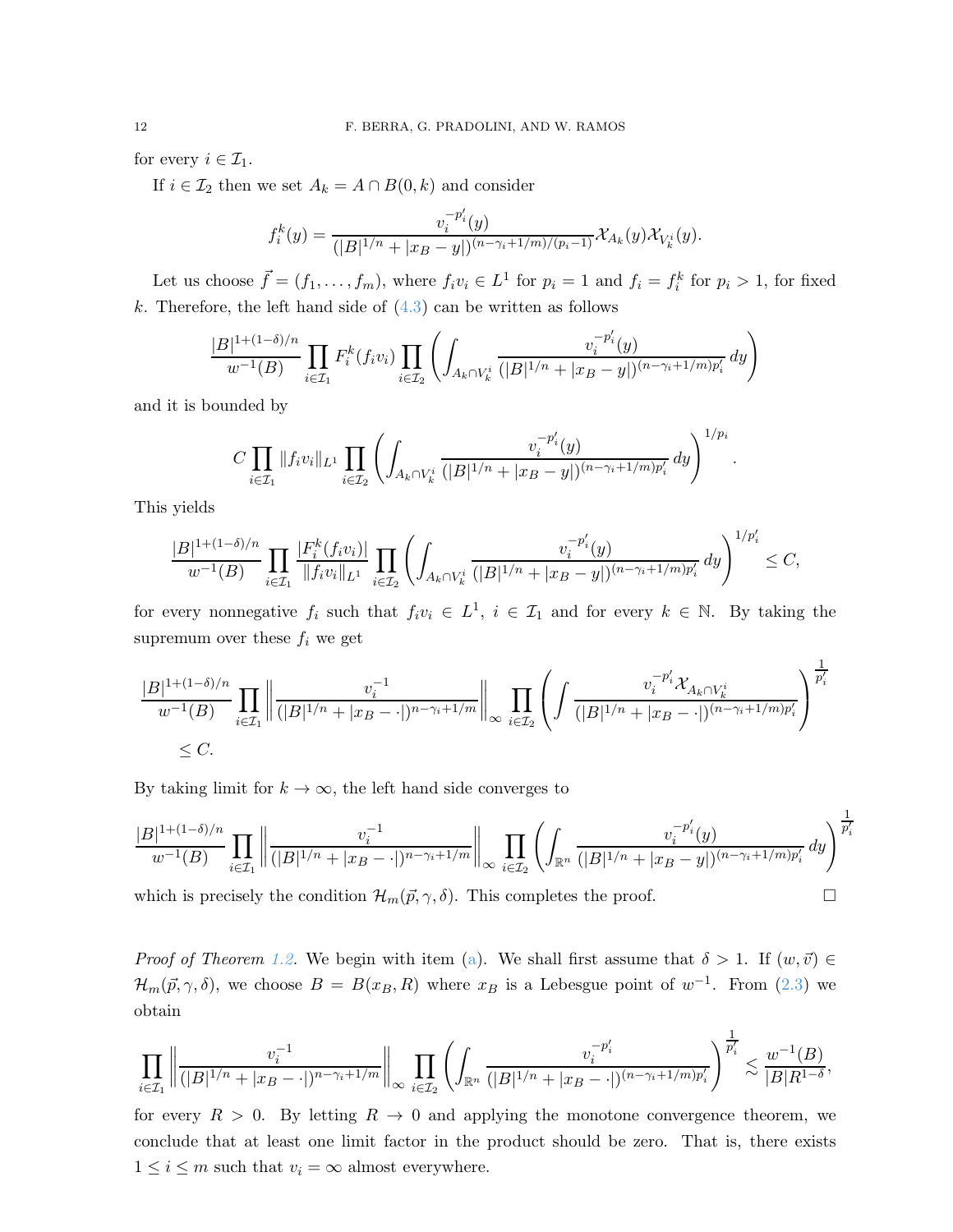On the other hand, if  $\delta > \gamma - n/p$  and  $(w, \vec{v})$  belongs to  $\mathcal{H}_m(\vec{p}, \gamma, \delta)$ , we pick a ball  $B = B(x_B, R)$ , where  $x_B$  is a Lebesgue point of  $w^{-1}$  and every  $v_i^{-1}$ . Then, by applying  $(2.5)$ , we have

$$
\prod_{i=1}^m \frac{1}{|B|} \int_B v_i^{-1} \le \prod_{i \in \mathcal{I}_1} \left\| v_i^{-1} \mathcal{X}_B \right\|_\infty \prod_{i \in \mathcal{I}_2} \left( \frac{1}{|B|} \int_B v_i^{-p_i'} \right)^{1/p_i'}
$$

$$
\le C \frac{w^{-1}(B)}{|B|} R^{\delta - \gamma + n/p}
$$

for every  $R > 0$ . By letting  $R \to 0$  we get

$$
\prod_{i=1}^{m} v_i^{-1}(x_B) = 0,
$$

which yields that  $\prod_{i=1}^m v_i^{-1}$  is zero almost everywhere. This implies that  $M = \bigcap_{i=1}^m \{v_i^{-1} > 0\}$ has null measure. Since  $v_i(y) > 0$  for almost every y and every i, there exists j such that  $v_j = \infty$ almost everywhere.

We turn now our attention to item [\(b\)](#page-3-6), that is,  $\delta = \gamma - n/p = 1$ . We shall prove that if  $(w, \vec{v}) \in \mathcal{H}_m(\vec{p}, \gamma, 1)$ , there exists j such that  $v_j = \infty$  in almost  $\mathbb{R}^n$ . We define

$$
\frac{1}{\alpha} = \sum_{i=1}^{m} \frac{1}{p'_i} = \frac{mp-1}{p}.
$$

By applying Hölder inequality we obtain that

$$
\left(\int_{\mathbb{R}^n} \frac{(\prod_{i \in \mathcal{I}_2} v_i^{-1})^{\alpha}}{(|B|^{1/n} + |x_B - y|)^{\sum_{i \in \mathcal{I}_2} (n - \gamma_i + 1/m)\alpha}}\right)^{1/\alpha} \le C \prod_{i \in \mathcal{I}_2} \left(\int_{\mathbb{R}^n} \frac{v_i^{-p_i'}}{(|B|^{1/n} + |x_B - .|)^{(n - \gamma_i + 1/m)p_i'}}\right)^{\frac{1}{p_i'}}
$$

and since  $(w, \vec{v}) \in \mathcal{H}_m(\vec{p}, \gamma, 1)$  this implies that

$$
\prod_{i\in\mathcal{I}_1}\left\|\frac{v_i^{-1}}{(|B|^{1/n}+|xB-\cdot|)^{n-\gamma_i+1/m}}\right\|_{\infty}\left(\int_{\mathbb{R}^n}\frac{(\prod_{i\in\mathcal{I}_2}v_i^{-1})^{\alpha}}{(|B|^{1/n}+|xB-y|)^{\sum_{i\in\mathcal{I}_2}(n-\gamma_i+1/m)\alpha}}\right)^{1/\alpha}\lesssim\frac{w^{-1}(B)}{|B|},
$$

and furthermore

$$
\left(\int_{\mathbb{R}^n} \frac{(\prod_{i=1}^m v_i^{-1})^{\alpha}}{(|B|^{1/n} + |x_B - y|)^{(mn-\gamma+1)\alpha}}\right)^{1/\alpha} \lesssim \frac{w^{-1}(B)}{|B|}
$$

for every ball  $B = B(x_B, R)$ .

If we assume that the set  $E = \{x : \prod_{i=1}^{m} v_i^{-1}(x) > 0\}$  has positive measure, we arrive to a contradiction by following the same argument as in Theorem 1.2, item (b) from [\[2\]](#page-18-11). This yields  $|E| = 0$ , that is,  $\prod_{i=1}^{m} v_i^{-1} = 0$  almost everywhere, from where we can deduce that there exists an index j satisfying  $v_j = \infty$  almost everywhere.

5. THE CLASS  $\mathcal{H}_m(\vec{p}, \gamma, \delta)$ 

<span id="page-12-0"></span>We begin this section by exhibiting nontrivial pairs of weights satisfying condition  $\mathcal{H}_m(\vec{p}, \gamma, \delta)$ . Concretely, we shall prove the following theorem.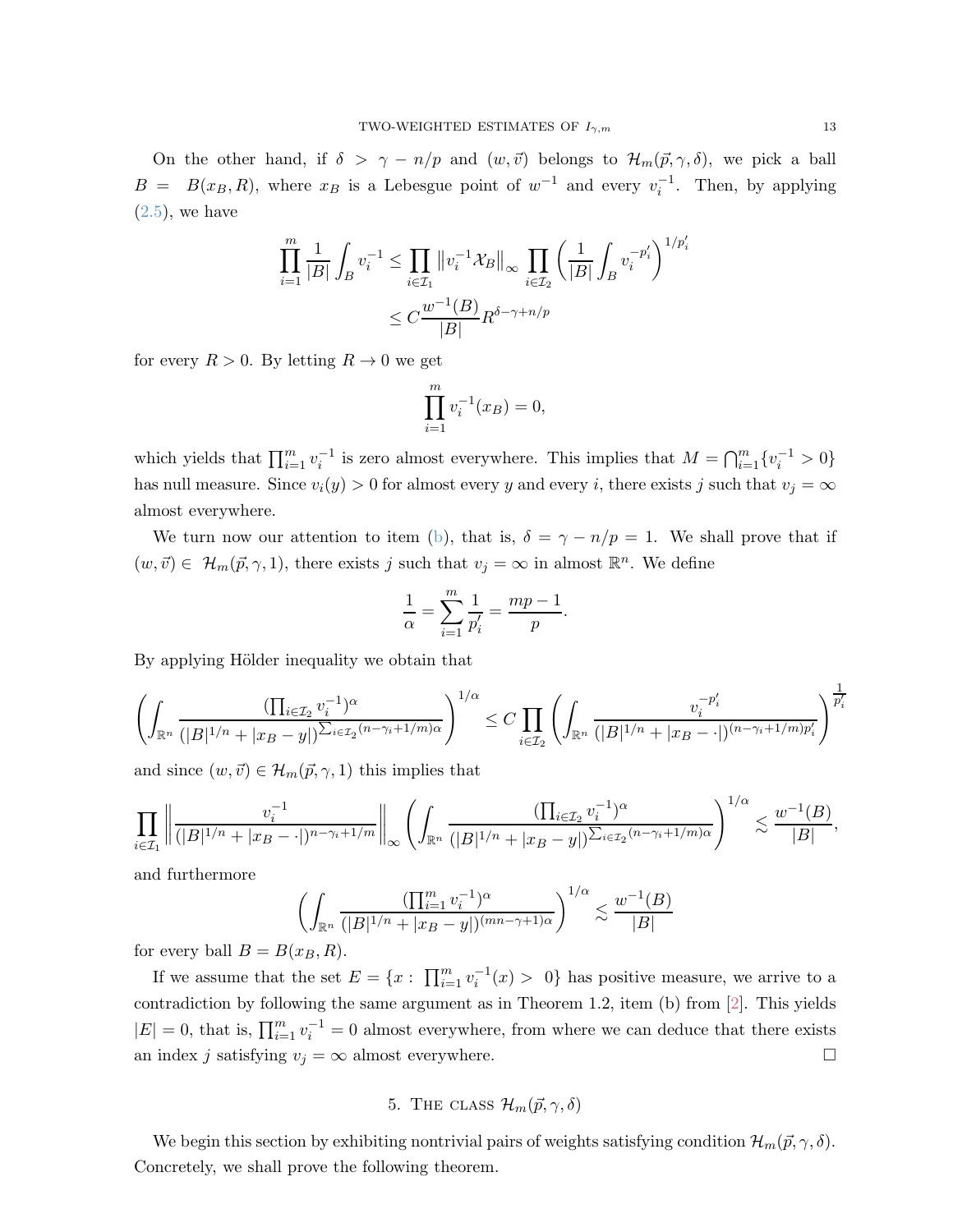<span id="page-13-0"></span>**Theorem 5.1.** *Given*  $0 < \gamma < mn$  *there exists pairs of weights*  $(w, \vec{v})$  *satisfying* [\(2.3\)](#page-4-1) *for every*  $\vec{p}$  *and*  $\delta$  *such that*  $\delta \le \min\{1, \gamma - n/p\}$ *, excluding the case*  $\delta = 1$  *when*  $\gamma - n/p = 1$ *.* 

The following figure shows the area in which we can find nontrivial weights satisfying condition  $\mathcal{H}_m(\vec{p}, \gamma, \delta)$ , split into the cases  $\gamma < 1, \gamma = 1$  and  $\gamma > 1$ .



The following lemma will be useful in order to prove Theorem [5.1](#page-13-0) (see [\[12\]](#page-18-2)).

<span id="page-13-1"></span>**Lemma 5.2.** *If*  $R > 0$ ,  $B = B(x_B, R)$  *is a ball in*  $\mathbb{R}^n$  *and*  $\alpha > -n$  *then* 

$$
\int_B |x|^\alpha \, dx \approx R^n \left( \max\{R, |x_B|\} \right)^\alpha
$$

.

*Proof of Theorem [5.1.](#page-13-0)* In [\[2\]](#page-18-11) we exhibited examples of weights in the class  $\mathbb{H}_m(p, \gamma, \delta)$  given by [\(1.3\)](#page-2-0), for  $\gamma - mn \le \delta \le \min\{1, \gamma - n/p\}$ , excluding the case  $\delta = 1$  when  $\gamma - n/p = 1$ . By Remark [1](#page-3-0) the same examples satisfy  $\mathcal{H}_m(\vec{p}, \gamma, \delta)$ , so it will be enough to check the case  $\delta < \gamma - mn$ .

Recall that  $\theta_i = n/p_i + (1 - \gamma)/m$  and  $\mathcal{I}_1 = \{1 \le i \le m : p_i = 1\}$ . Let us first assume that  $\mathcal{I}_1 \neq \emptyset$ . We choose  $-\theta_i < \beta_i < n/p'_i$  for every  $i \in \mathcal{I}_2$  and  $\theta_i < 0$ , and  $0 < \beta_i < n/p'_i$  if  $\theta_i \geq 0$ . This election implies that

$$
\nu = \sum_{i \in \mathcal{I}_2, \theta_i \ge 0} \beta_i + \sum_{i \in \mathcal{I}_2, \theta_i < 0} (\beta_i + \theta_i) > 0.
$$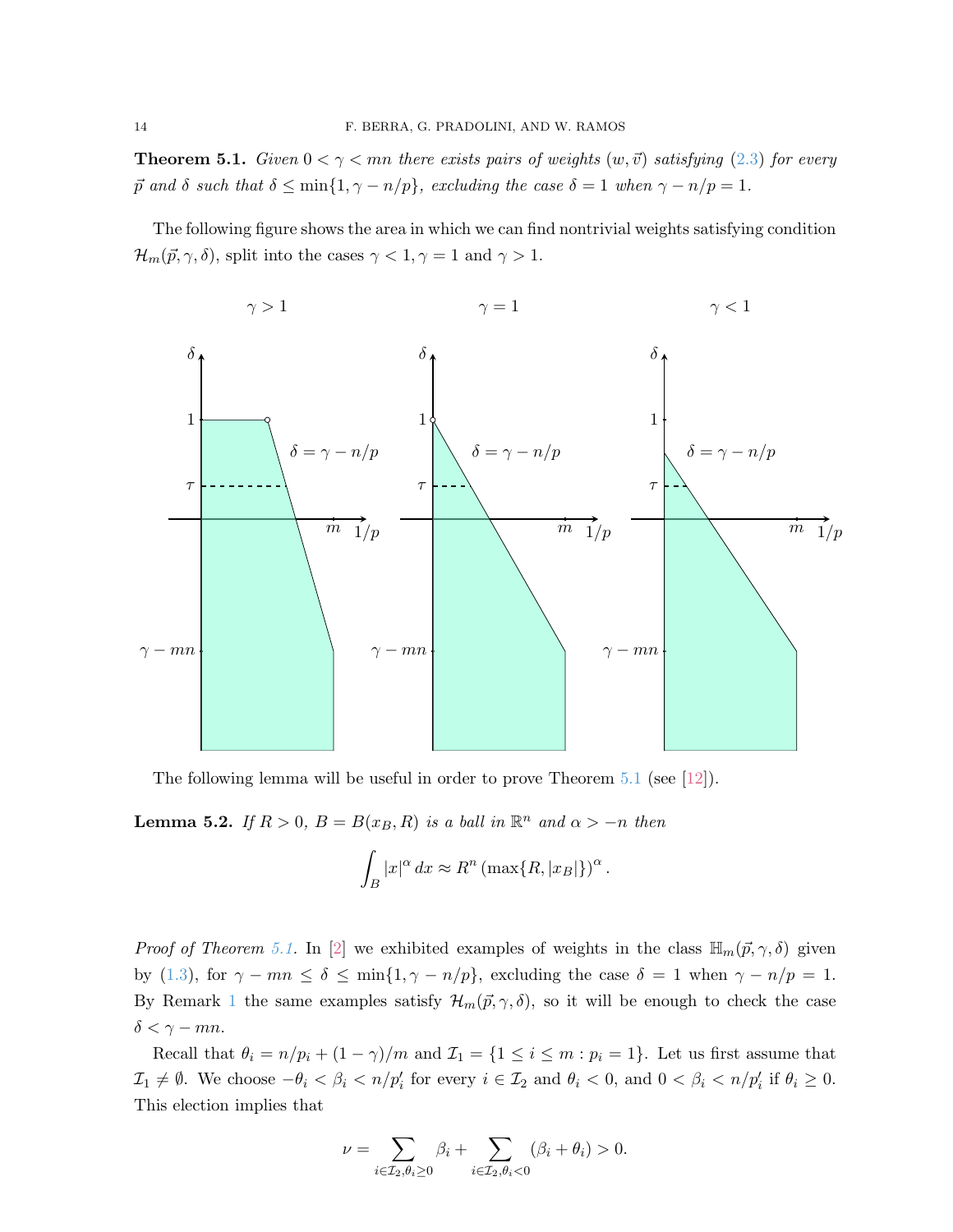We now choose

$$
0 < \beta < \min\left\{\frac{\nu}{m_1}, n + \frac{1-\gamma}{m}\right\},\
$$

and take  $\beta_i = -\beta$  for every  $i \in \mathcal{I}_1$ . Let  $\alpha = \delta + \sum_{i=1}^m \beta_i + n/p - \gamma$  and define

$$
w(x) = |x|^{\alpha}
$$
 and  $v_i(x) = |x|^{\beta_i}$ , for  $1 \le i \le m$ .

Notice that

$$
\alpha = \delta + \sum_{i=1}^{m} \beta_i + n/p - \gamma < \delta + \sum_{i=1}^{m} \frac{n}{p'_i} + \frac{n}{p} - \gamma = \delta + mn - \gamma < 0,
$$

since  $\delta < \gamma - mn$ , so  $w^{-1}$  is a locally integrable function. On the other hand, since  $v_i^{-1} \in \mathrm{RH}_{\infty}$ for  $i \in \mathcal{I}_1$  the same conclusion holds for these weights. For  $i \in \mathcal{I}_2$  we also have that  $v_i^{-p'_i}$  is locally integrable since  $\beta_i < n/p'_i$ . Therefore, by virtue of Lemma [2.1,](#page-5-1) it will be enough to show that there exists a positive constant  $C$  such that the inequality

<span id="page-14-2"></span>
$$
(5.1) \quad \frac{|B|^{1+(1-\delta)/n}}{w^{-1}(B)}\prod_{i\in\mathcal{I}_1}\left\|\frac{v_i^{-1}\mathcal{X}_{\mathbb{R}^n\backslash B}}{|x_B-\cdot|^{n-\gamma/m+1/m}}\right\|_{\infty}\prod_{i\in\mathcal{I}_2}\left(\int_{\mathbb{R}^n\backslash B}\frac{v_i^{-p_i'}}{|x_B-\cdot|^{(n-\gamma/m+1/m)p_i'}}\right)^{1/p_i'}\leq C
$$

holds for every ball  $B = B(x_B, R)$ . We shall first assume that  $|x_B| \le R$ . By Lemma [5.2](#page-13-1) we have that

(5.2) 
$$
\frac{|B|^{1+(1-\delta)/n}}{w^{-1}(B)} \lesssim R^{1-\delta+\alpha}.
$$

On the other hand, if  $i \in \mathcal{I}_1$  and  $B_k = B(x_B, 2^k R)$ ,  $k \in \mathbb{N}$ , we have

<span id="page-14-0"></span>
$$
\left\| \frac{v_i^{-1} \mathcal{X}_{\mathbb{R}^n \setminus B}}{|x_B - \cdot|^{n - \gamma/m + 1/m}} \right\|_{\infty} \lesssim \sum_{k=0}^{\infty} \left\| \frac{v_i^{-1} \mathcal{X}_{B_{k+1} \setminus B_k}}{|x_B - \cdot|^{n - \gamma/m + 1/m}} \right\|_{\infty}
$$
  

$$
\lesssim \sum_{k=0}^{\infty} \left( 2^k R \right)^{-\beta_i - n + \gamma/m - 1/m}
$$
  

$$
\lesssim R^{-\beta_i - n + \gamma/m - 1/m},
$$

since  $-\beta_i - n + \gamma/m - 1/m < 0$ . This yields

<span id="page-14-1"></span>(5.3) 
$$
\prod_{i \in \mathcal{I}_1} \left\| \frac{v_i^{-1} \mathcal{X}_{\mathbb{R}^n \setminus B}}{|x_B - \cdot|^{n - \gamma/m + 1/m}} \right\|_{\infty} \lesssim R^{-\sum_{i \in \mathcal{I}_1} (\beta_i + \theta_i)}.
$$

Finally, since  $\beta_i + \theta_i > 0$  for  $i \in \mathcal{I}_2$ , by Lemma [5.2](#page-13-1) we obtain

$$
\left(\int_{\mathbb{R}^n \backslash B} \frac{v_i^{-p_i'}(y)}{|x_B - y|^{(n - \gamma/m + 1/m)p_i'}} dy\right)^{1/p_i'} \lesssim \sum_{k=0}^{\infty} (2^k R)^{-n + \gamma/m - 1/m} \left(\int_{B_{k+1} \backslash B_k} |y|^{-\beta_i p_i'} dy\right)^{1/p_i'} \leq \sum_{k=0}^{\infty} (2^k R)^{-n + \gamma/m - 1/m - \beta_i + n/p_i'} \leq R^{-n/p_i + \gamma/m - 1/m - \beta_i},
$$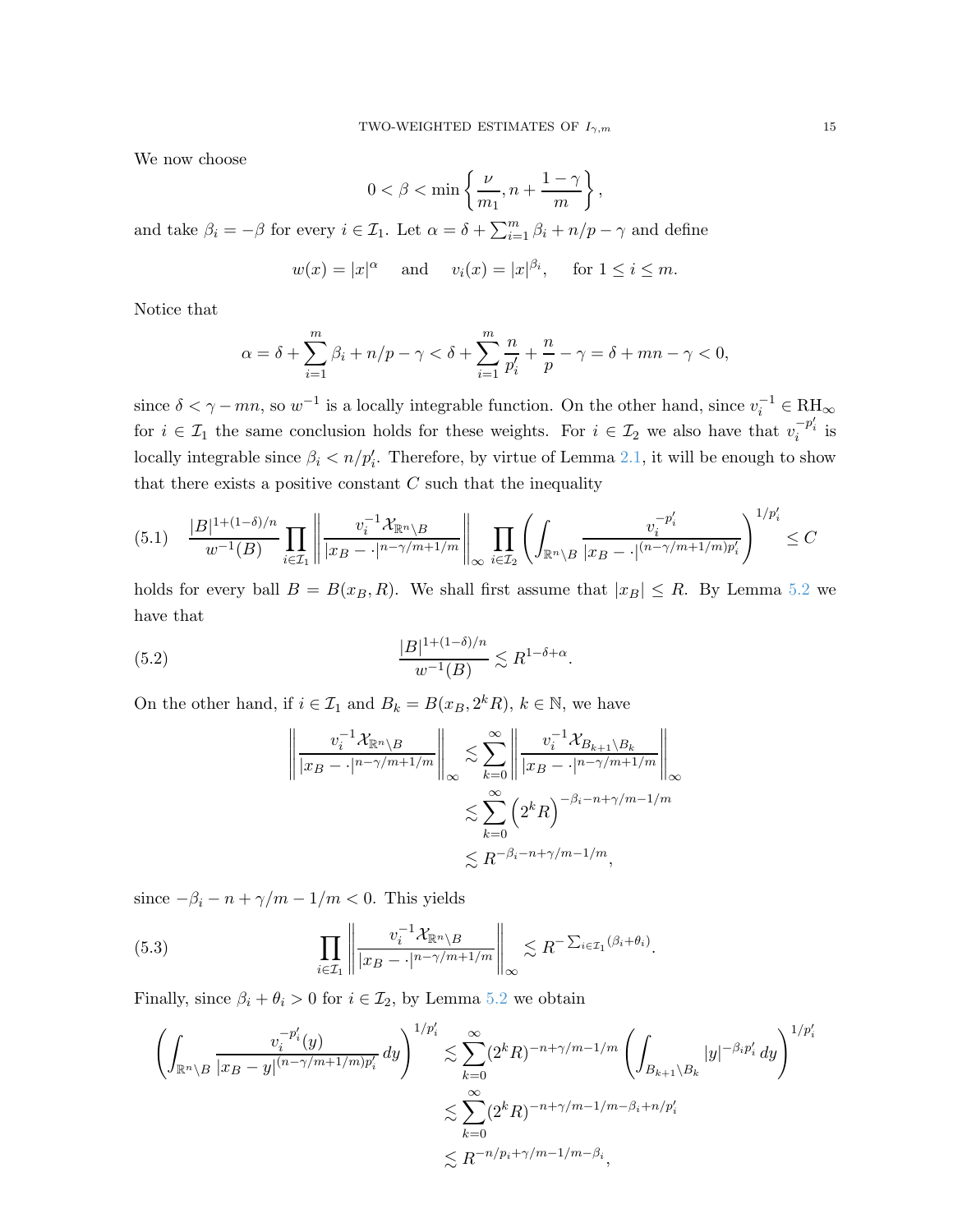since  $-n/p_i + \gamma/m - 1/m - \beta_i < 0$  by the choice of  $\beta_i$ . Therefore, we obtain

<span id="page-15-0"></span>(5.4) 
$$
\prod_{i\in\mathcal{I}_2}\left(\int_{\mathbb{R}^n\setminus B}\frac{v_i^{-p_i'}(y)}{|x_B-y|^{(n-\gamma/m+1/m)p_i'}}\,dy\right)^{1/p_i'}\lesssim R^{-\sum_{i\in\mathcal{I}_2}(\beta_i+\theta_i)}.
$$

By combining  $(5.2)$ ,  $(5.3)$  and  $(5.4)$ , the left-hand side of  $(5.1)$  is bounded by

<span id="page-15-1"></span>
$$
CR^{1-\delta+\alpha-\sum_{i=1}^m(\theta_i+\beta_i)}=C.
$$

Now we consider the case  $|x_B| > R$ . By Lemma [5.2](#page-13-1) we have that

(5.5) 
$$
\frac{|B|^{1+(1-\delta)/n}}{w^{-1}(B)} \lesssim R^{1-\delta}|x_B|^\alpha \lesssim R^{1-\delta+\alpha},
$$

because  $\alpha < 0$ . Since  $|x_B| > R$ , there exists a number  $N \in \mathbb{N}$  such that  $2^N R < |x_B| \le 2^{N+1} R$ . For  $i\in\mathcal{I}_1$  we write

$$
\left\| \frac{v_i^{-1} \mathcal{X}_{\mathbb{R}^n \setminus B}}{|x_B - \cdot|^{n - \gamma/m + 1/m}} \right\|_{\infty} \lesssim \sum_{k=0}^N \left\| \frac{v_i^{-1} \mathcal{X}_{B_{k+1} \setminus B_k}}{|x_B - \cdot|^{n - \gamma/m + 1/m}} \right\|_{\infty} + \sum_{k=N+1}^\infty \left\| \frac{v_i^{-1} \mathcal{X}_{B_{k+1} \setminus B_k}}{|x_B - \cdot|^{n - \gamma/m + 1/m}} \right\|_{\infty}
$$
  
=  $S_1^i + S_2^i$ .

By standard estimation we have that

$$
S_1^i \lesssim |x_B|^{-\beta_i} \sum_{k=0}^N \left(2^k R\right)^{-n+\gamma/m-1/m} \lesssim |x_B|^{-\beta_i} R^{-n+\gamma/m-1/m} = |x_B|^{-\beta_i} R^{-\theta_i}
$$

and

$$
S_2^i \le \sum_{k=N+1}^{\infty} \left( 2^k R \right)^{-\beta_i - n + \gamma/m - 1/m}
$$
  
 
$$
\le \left( 2^N R \right)^{-\beta_i - n + \gamma/m - 1/m} \sum_{k=0}^{\infty} 2^{k(-\beta_i - n + \gamma/m - 1/m)}
$$
  
 
$$
\le |x_B|^{-\beta_i} R^{-n + \gamma/m - 1/m} = |x_B|^{-\beta_i} R^{-\theta_i}.
$$

These inequalities imply that

(5.6) 
$$
\prod_{i \in \mathcal{I}_1} \left\| \frac{v_i^{-1} \mathcal{X}_{\mathbb{R}^n \setminus B}}{|x_B - \cdot|^{n - \gamma/m + 1/m}} \right\|_{\infty} \lesssim |x_B|^{-\sum_{i \in \mathcal{I}_1} \beta_i} R^{-\sum_{i \in \mathcal{I}_1} \theta_i}.
$$

If  $i\in\mathcal{I}_2$  we split the integral in a similar way to get

<span id="page-15-2"></span>
$$
\left(\int_{\mathbb{R}^n \backslash B} \frac{v_i^{-p_i'}(y)}{|x_B - y|^{(n - \gamma/m + 1/m)p_i'}} dy\right)^{1/p_i'} \lesssim \sum_{k=0}^{\infty} (2^k R)^{-n + \gamma/m - 1/m} \left(\int_{B_k} |y|^{-\beta_i p_i'} dy\right)^{1/p_i'}
$$

$$
= \sum_{k=0}^N + \sum_{k=N+1}^{\infty}
$$

$$
= S_1^i + S_2^i.
$$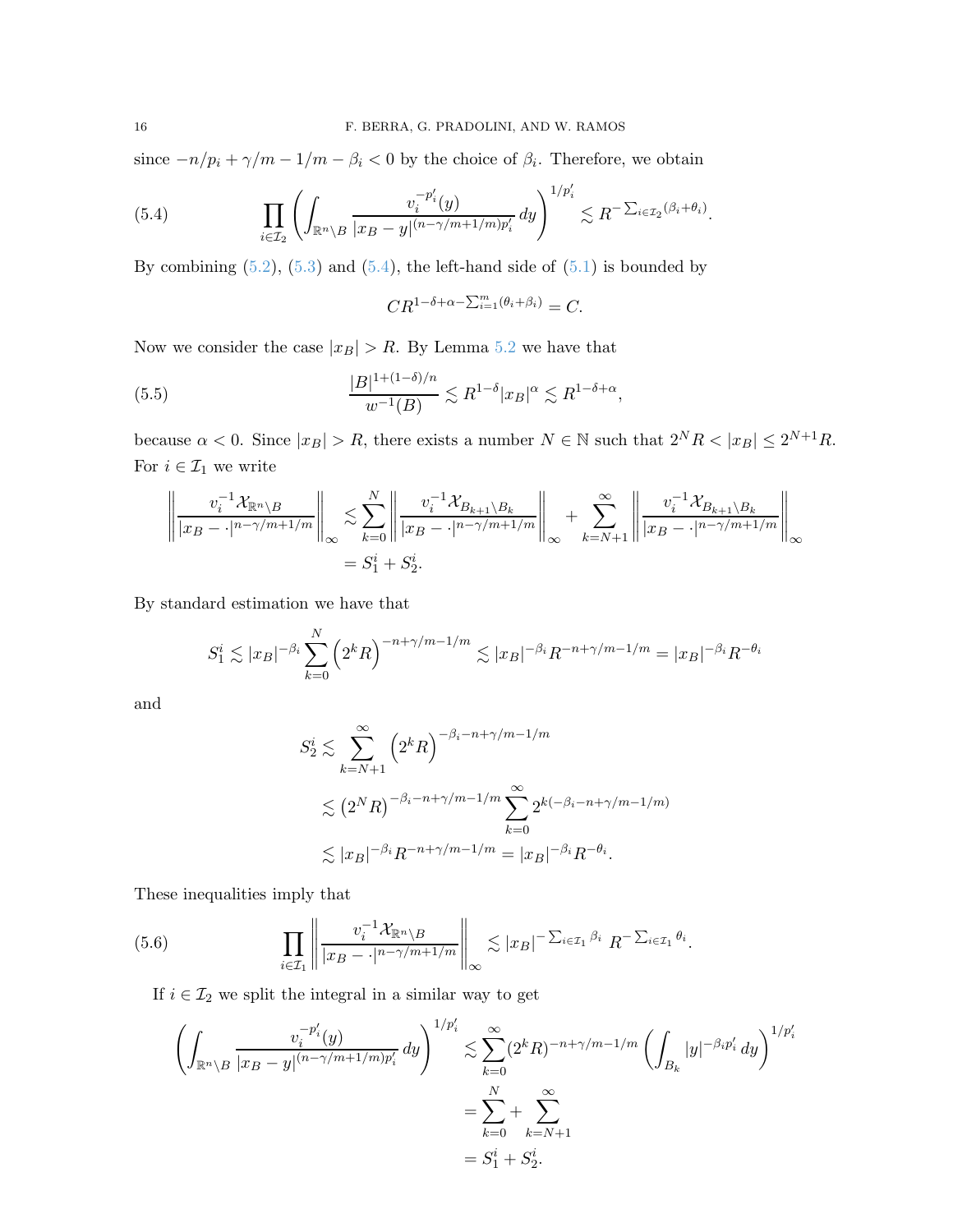We shall estimate the sum  $S_1^i + S_2^i$  by distinguishing into the cases  $\theta_i < 0$ ,  $\theta_i = 0$  and  $\theta_i > 0$ . Let us first assume that  $\theta_i < 0$ . Then by Lemma [5.2](#page-13-1) we obtain

$$
S_1^i \lesssim \sum_{k=0}^N (2^k R)^{-n + \gamma/m - 1/m + n/p_i'} |x_B|^{-\beta_i}
$$
  

$$
\lesssim |x_B|^{-\beta_i} R^{-\theta_i} \sum_{k=0}^N 2^{-k\theta_i}
$$
  

$$
\lesssim |x_B|^{-\beta_i} (2^N R)^{-\theta_i}
$$
  

$$
\lesssim |x_B|^{-\beta_i - \theta_i},
$$

since  $\theta_i < 0$ . For  $S_2^i$  we apply again Lemma [5.2](#page-13-1) in order to get

$$
S_2^i \lesssim \sum_{k=N+1}^{\infty} (2^k R)^{-n+\gamma/m-1/m+n/p'_i-\beta_i}
$$
  

$$
\lesssim \sum_{k=N+1}^{\infty} (2^k R)^{-\beta_i-\theta_i}
$$
  

$$
= (2^{N+1} R)^{-\beta_i-\theta_i} \sum_{k=0}^{\infty} 2^{-k(\beta_i+\theta_i)}
$$
  

$$
\lesssim |x_B|^{-\beta_i-\theta_i},
$$

since  $\theta_i + \beta_i > 0$ . This yields

 $(5.7)$  $j_1^i + S_2^i \lesssim |x_B|^{-\beta_i - \theta_i}$ 

when  $\theta_i < 0$ .

Now assume that  $\theta_i = 0$ . By proceeding similarly as in the previous case, we have

<span id="page-16-0"></span>
$$
S_1^i \lesssim |x_B|^{-\beta_i} N \lesssim |x_B|^{-\beta_i} \log_2 \left(\frac{|x_B|}{R}\right),
$$

and

$$
S_2^i \lesssim |x_B|^{-\beta_i}
$$

since  $\beta_i > 0$  when  $\theta_i = 0$ . Consequently,

<span id="page-16-1"></span>(5.8) 
$$
S_1^i + S_2^i \lesssim |x_B|^{-\beta_i} \left(1 + \log_2\left(\frac{|x_B|}{R}\right)\right) \lesssim |x_B|^{-\beta_i} \log_2\left(\frac{|x_B|}{R}\right).
$$

We finally consider the case  $\theta_i > 0$ . For  $S_2^i$  we can proceed exactly as in the case  $\theta_i < 0$  and get the same bound. On the other hand, for  $S_1^i$  we have that

$$
S_1^i \lesssim \sum_{k=0}^N (2^k R)^{-n + \gamma/m - 1/m + n/p_i'} |x_B|^{-\beta_i}
$$
  

$$
\lesssim |x_B|^{-\beta_i} R^{-\theta_i} \sum_{k=0}^N 2^{-k\theta_i}
$$
  

$$
\lesssim |x_B|^{-\beta_i} (2^N R)^{-\theta_i} 2^{N\theta_i}
$$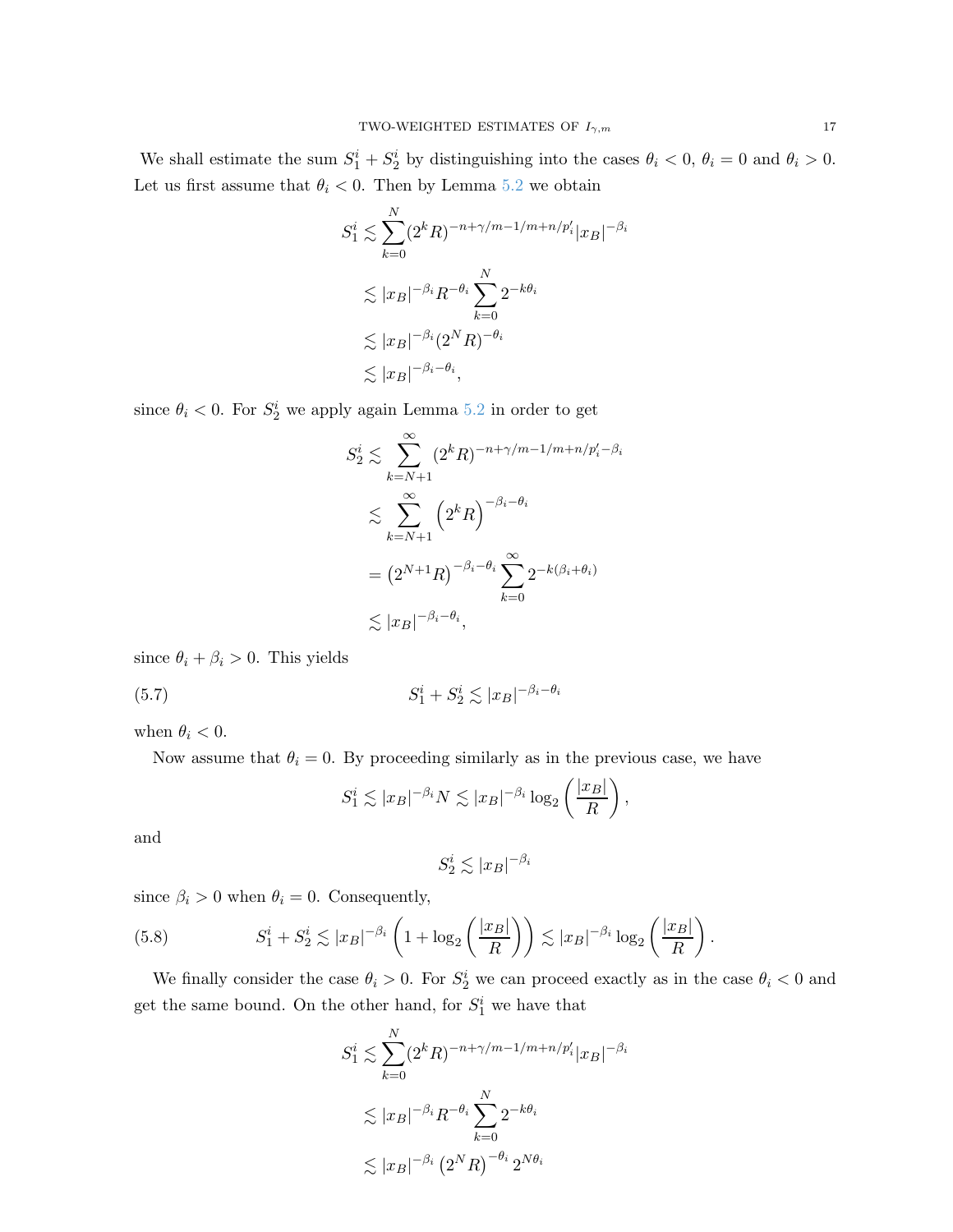<span id="page-17-0"></span>
$$
\lesssim |x_B|^{-\beta_i-\theta_i} 2^{N\theta_i}.
$$

Therefore, if  $i \in \mathcal{I}_2$  and  $\theta_i > 0$  we get

(5.9) 
$$
S_1^i + S_2^i \lesssim |x_B|^{-\beta_i - \theta_i} \left(1 + 2^{N\theta_i}\right) \lesssim 2^{N\theta_i} |x_B|^{-\beta_i - \theta_i}.
$$

By combining  $(5.7),(5.8)$  $(5.7),(5.8)$  and  $(5.9)$  we obtain

$$
\prod_{i \in \mathcal{I}_2} \left( \int_{\mathbb{R}^n \setminus B} \frac{v_i^{-p_i'}(y)}{|x_B - y|^{(n - \gamma/m + 1/m)p_i'}} dy \right)^{1/p_i'} \lesssim \prod_{i \in \mathcal{I}_2, \theta_i < 0} |x_B|^{-\beta_i - \theta_i} \prod_{i \in \mathcal{I}_2, \theta_i = 0} |x_B|^{-\beta_i} \log_2 \left( \frac{|x_B|}{R} \right) \times \prod_{i \in \mathcal{I}_2, \theta_i > 0} |x_B|^{-\beta_i - \theta_i} 2^{N\theta_i} \lesssim |x_B|^{-\sum_{i \in \mathcal{I}_2, \theta_i > 0} \theta_i} \lesssim |x_B|^{-\sum_{i \in \mathcal{I}_2, \theta_i > 0} \theta_i} \times \left( \log_2 \left( \frac{|x_B|}{R} \right) \right)^{\# \{ i \in \mathcal{I}_2, \theta_i = 0 \}}.
$$

The estimate above combined with  $(5.5)$  and  $(5.6)$  allows us to bound the left-hand side of  $(5.1)$  by

$$
CR^{1-\delta+\alpha}|x_B|^{-\sum_{i\in\mathcal{I}_1}\beta_i}R^{-\sum_{i\in\mathcal{I}_1}\theta_i}|x_B|^{-\sum_{i\in\mathcal{I}_2}(\beta_i+\theta_i)}2^{N\sum_{i\in\mathcal{I}_2,\theta_i>0}\theta_i}\left(\log_2\left(\frac{|x_B|}{R}\right)\right)^{\#\{i\in\mathcal{I}_2,\theta_i=0\}}
$$

or equivalently by

(5.10) 
$$
\left(\frac{R}{|x_B|}\right)^{1-\delta+\alpha-\sum_{i\in\mathcal{I}_1}\theta_i-\sum_{i\in\mathcal{I}_2,\theta_i>0}\theta_i}\left(\log_2\left(\frac{|x_B|}{R}\right)\right)^{\#\{i\in\mathcal{I}_2,\theta_i=0\}}
$$

Notice that the exponent of  $R/|x_B|$  is equal to

<span id="page-17-1"></span>
$$
\sum_{i\in\mathcal{I}_2,\theta_i<0}(\beta_i+\theta_i)+\sum_{i\in\mathcal{I}_1}\beta_i+\sum_{i\in\mathcal{I}_2,\theta_i\geq0}\beta_i=\nu-m_1\beta>0,
$$

.

from our election of  $\beta$ . Since  $\log t \lesssim \varepsilon^{-1} t^{\varepsilon}$  for every  $t \ge 1$  and every  $\varepsilon > 0$ , we can bound [\(5.10\)](#page-17-1) by

$$
C\left(\frac{R}{|x_B|}\right)^{\nu-m_1\beta-\varepsilon\#\{i\in\mathcal{I}_2,\theta_i=0\}},
$$

and this exponent is positive provided we choose  $\varepsilon > 0$  sufficiently small. The proof is complete when  $\mathcal{I}_1 \neq \emptyset$ . Otherwise, we can follow the same steps and define the same parameters, omitting the factor corresponding to  $\mathcal{I}_1$ . This concludes the proof.

We finish with the proof of the theorem dealing with the case  $w = \prod_{i=1}^{m} v_i$ .

*Proof of Theorem [1.3.](#page-3-7)* Let  $\alpha = p/(mp-1)$  and assume that  $\alpha > 1$ . If  $\vec{v} \in \mathcal{H}_m(\vec{p}, \gamma, \delta)$ , then by condition  $(2.5)$  we get

<span id="page-17-2"></span>
$$
(5.11) \t|B|^{-\delta/n+\gamma/n-1/p} \prod_{i\in\mathcal{I}_1} \|v_i^{-1}\mathcal{X}_B\|_{\infty} \prod_{i\in\mathcal{I}_2} \left(\frac{1}{|B|} \int_B v_i^{-p_i'}\right)^{1/p_i'} \leq \frac{C}{|B|} \int_B \prod_{i=1}^m v_i^{-1}.
$$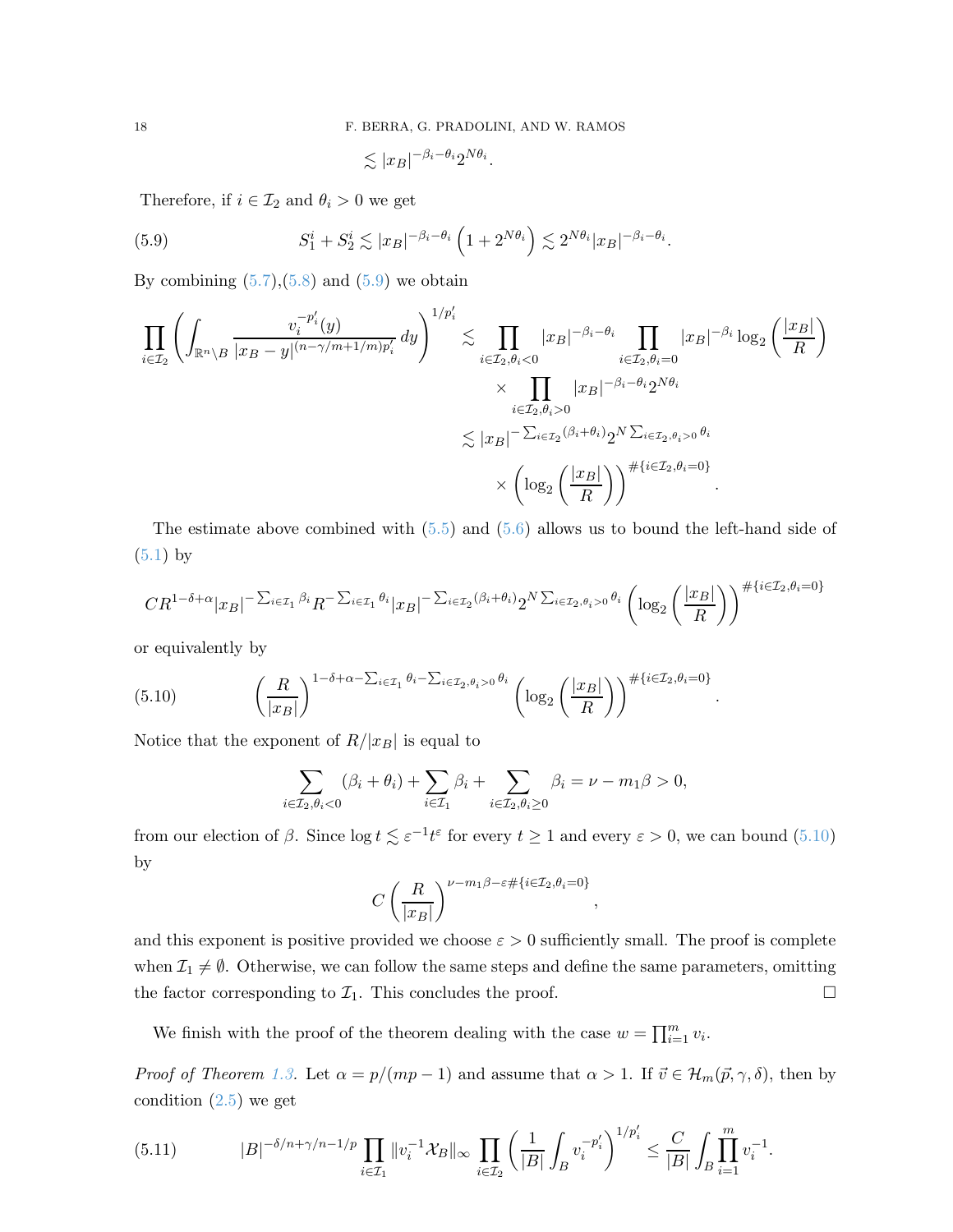Notice that  $\sum_{i=1}^{m} \alpha/p'_i = 1$ . Therefore we apply Hölder inequality with  $p'_i/\alpha$  in order to obtain

$$
\left(\frac{1}{|B|}\int_B\left(\prod_{i=1}^m v_i^{-1}\right)^\alpha\right)^{1/\alpha}\leq \prod_{i\in\mathcal{I}_1}\|v_i^{-1}\mathcal{X}_B\|_\infty\prod_{i\in\mathcal{I}_2}\left(\frac{1}{|B|}\int_B v_i^{-p_i'}\right)^{1/p_i'}.
$$

By multiplying each side of the inequality above by  $|B|^{-\delta/n+\gamma/n-1/p}$  and using [\(5.11\)](#page-17-2) we get

$$
|B|^{-\delta/n+\gamma/n-1/p}\left(\frac{1}{|B|}\int_B\left(\prod_{i=1}^m v_i^{-1}\right)^\alpha\right)^{1/\alpha}\leq \frac{C}{|B|}\int_B\prod_{i=1}^m v_i^{-1}.
$$

From this estimate we can conclude that

$$
|B|^{-\delta/n+\gamma/n-1/p} \le C
$$

for every ball B, since  $\alpha > 1$ . Then we must have that  $\delta/n = \gamma/n - 1/p$ .

#### **REFERENCES**

- <span id="page-18-11"></span><span id="page-18-6"></span>[1] H. Aimar, S. Hartzstein, B. Iaffei, and B. Viviani, The Riesz potential as a multilinear operator into general  $BMO_{\beta}$  spaces, vol. 173, 2011, Problems in mathematical analysis. No. 55, pp. 643–655.
- [2] Fabio Berra, Gladis Pradolini, and Wilfredo Ramos, Optimal parameters related with continuity properties of the multilinear fractional integral operator between lebesgue and lipschitz spaces, Available at <https://arxiv.org/abs/2203.04247>.
- <span id="page-18-8"></span><span id="page-18-7"></span>[3] Loukas Grafakos, On multilinear fractional integrals, Studia Math. 102 (1992), no. 1, 49–56.
- <span id="page-18-3"></span>[4] Loukas Grafakos and Nigel Kalton, Some remarks on multilinear maps and interpolation, Math. Ann. 319 (2001), no. 1, 151–180.
- <span id="page-18-9"></span>[5] E. Harboure, O. Salinas, and B. Viviani, Boundedness of the fractional integral on weighted Lebesgue and Lipschitz spaces, Trans. Amer. Math. Soc.  $349$  (1997), no. 1, 235–255.
- <span id="page-18-5"></span>[6] Carlos E. Kenig and Elias M. Stein, Multilinear estimates and fractional integration, Math. Res. Lett. 6 (1999), no. 1, 1–15.
- <span id="page-18-0"></span>[7] Kabe Moen, Weighted inequalities for multilinear fractional integral operators, Collect. Math. 60 (2009), no. 2, 213–238.
- <span id="page-18-1"></span>[8] B. Muckenhoupt, Weighted norm inequalities for the Hardy maximal function, Trans. Amer. Math. Soc. 165 (1972), 207–226.
- <span id="page-18-12"></span>[9] B. Muckenhoupt and R. Wheeden, Weighted norm inequalities for fractional integrals, Trans. Amer. Math. Soc. 192 (1974), 261–274.
- <span id="page-18-4"></span>[10] Benjamin Muckenhoupt and Richard L. Wheeden, Weighted bounded mean oscillation and the Hilbert transform, Studia Math. 54 (1975/76), no. 3, 221–237.
- <span id="page-18-2"></span>[11] Gladis Pradolini, A class of pairs of weights related to the boundedness of the fractional integral operator between  $L^p$  and Lipschitz spaces, Comment. Math. Univ. Carolin. 42 (2001), no. 1, 133-152.
- <span id="page-18-10"></span> $[12]$  , Two-weighted norm inequalities for the fractional integral operator between  $L^p$  and Lipschitz spaces, Comment. Math. (Prace Mat.) 41 (2001), 147–169.
- <span id="page-18-13"></span>[13]  $\qquad \qquad$ , Weighted inequalities and pointwise estimates for the multilinear fractional integral and maximal operators, J. Math. Anal. Appl. 367 (2010), no. 2, 640–656.
- [14] Gladis Pradolini and Jorgelina Recchi, On optimal parameters involved with two-weighted estimates of commutators of singular and fractional integral operators, Available at <https://arxiv.org/abs/1911.08573>.